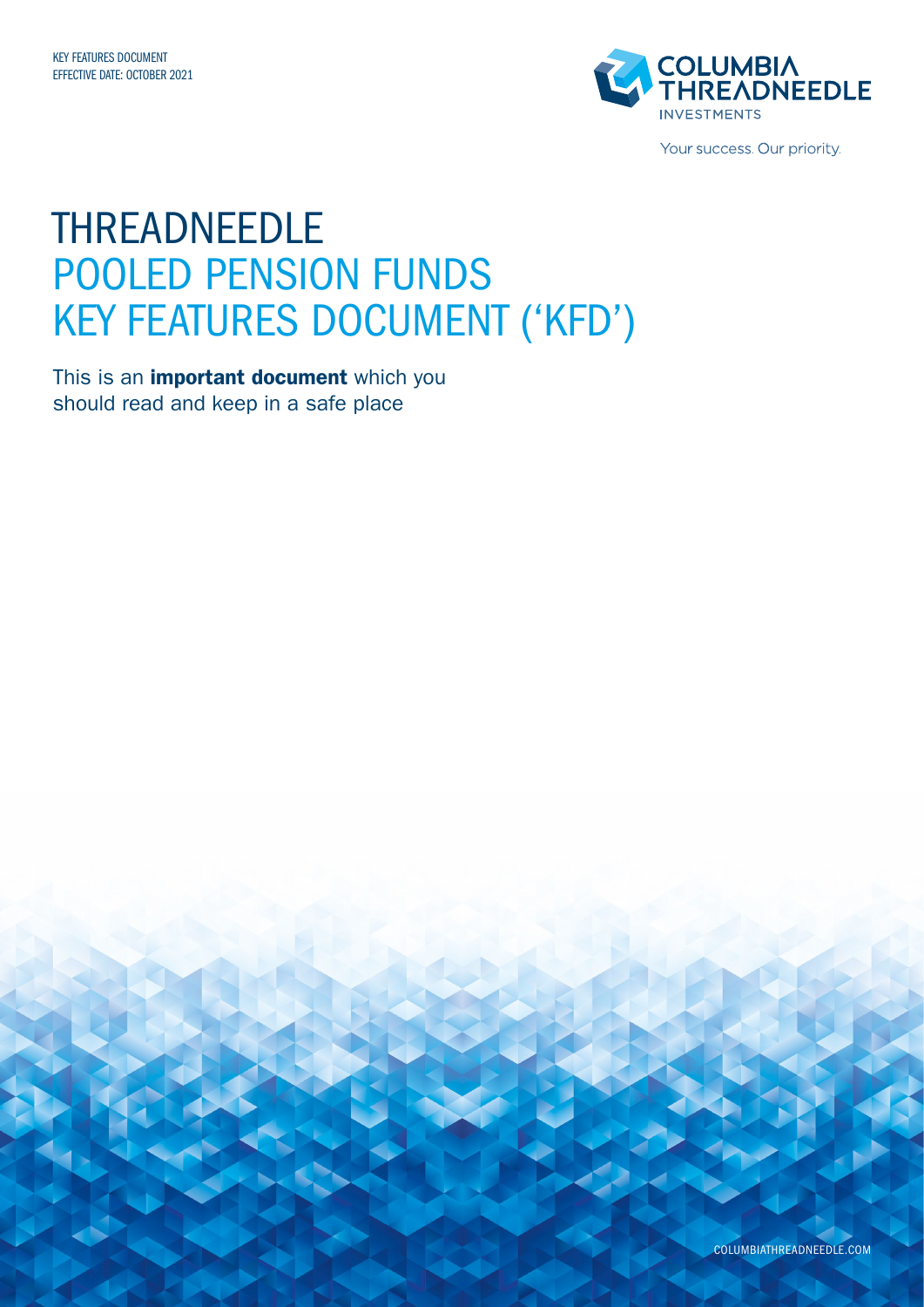# **CONTENTS**

| 05 KEY FEATURES ILLUSTRATION12                |
|-----------------------------------------------|
|                                               |
|                                               |
| 08 ABOUT COLUMBIA THREADNEEDLE INVESTMENTS 22 |
|                                               |
|                                               |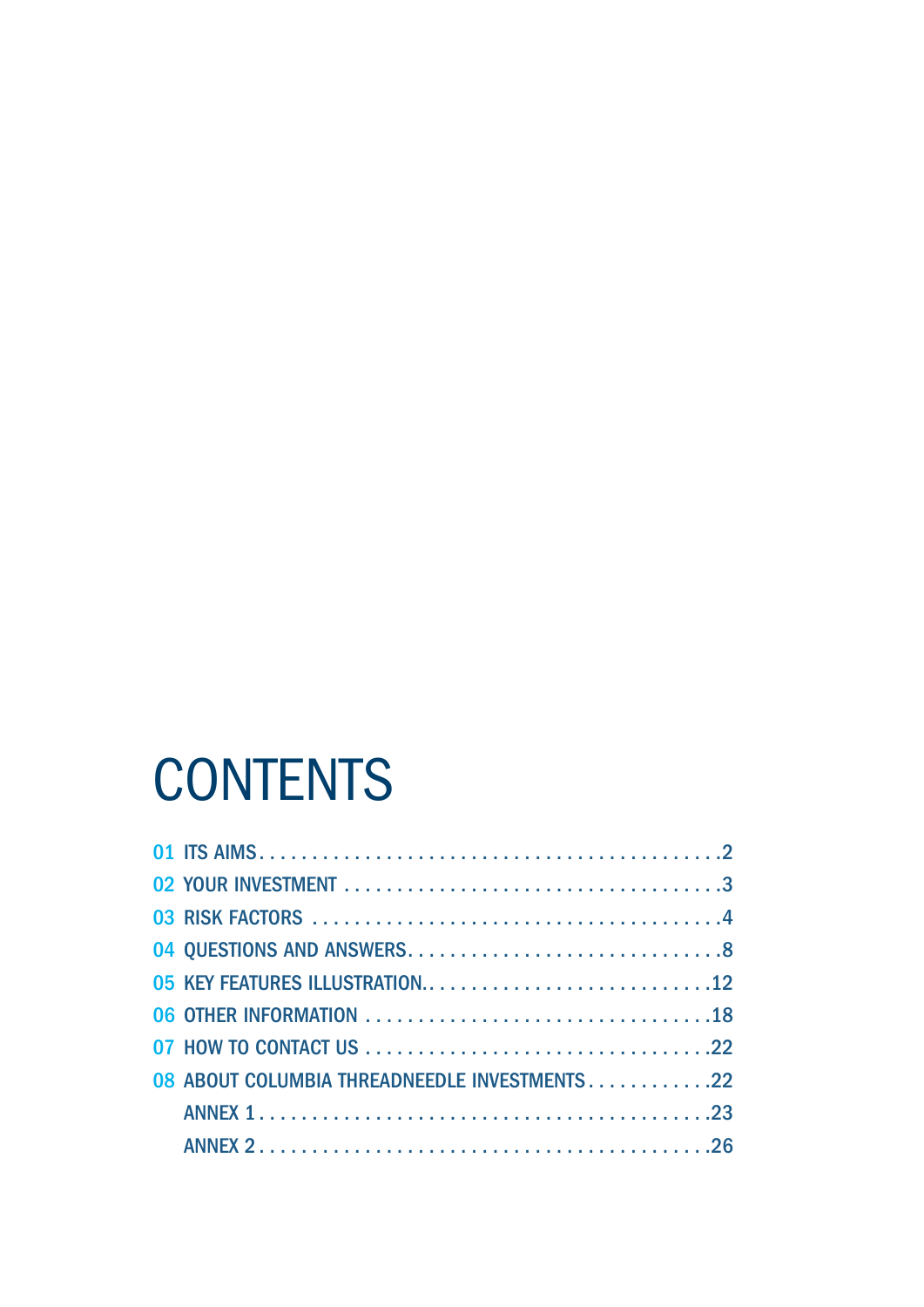# HELPING YOU DECIDE

## WHAT YOU SHOULD KNOW BEFORE YOU INVEST

## WHAT ARE KEY FEATURES?

The Financial Conduct Authority and Prudential Regulation Authority are the UK's independent financial services regulators. They require us, Threadneedle Pensions Limited ('TPEN'), to give you this important information to help you to decide whether our Threadneedle Pooled Pension Funds are right for you. You should read this document carefully so that you understand what you are buying, and then keep it safe for future reference.

## WHAT IS THE PURPOSE OF THIS DOCUMENT?

To give you a summary of information to help you decide if you want to invest in one or more of the funds in the Threadneedle Pooled Pension Fund range.

## WHAT QUESTIONS SHOULD I ASK BEFORE I INVEST?

In this document we have given you the answers to several very important questions for the fund range. These are set out on pages 8 to 11 and will help you decide where to invest.

## WHO IS THIS INFORMATION INTENDED FOR?

This information is intended for pension trustees contemplating inclusion of a TPEN fund in their pension scheme. Scheme members should seek additional information from their scheme provider.

## INFORMATION ABOUT THE FIRM

Threadneedle Pensions Limited Cannon Place 78 Cannon Street London EC4N 6AG United Kingdom

Registered in England and Wales, No. 984167. Authorised by the Prudential Regulation Authority and regulated by the Financial Conduct Authority and the Prudential Regulation Authority.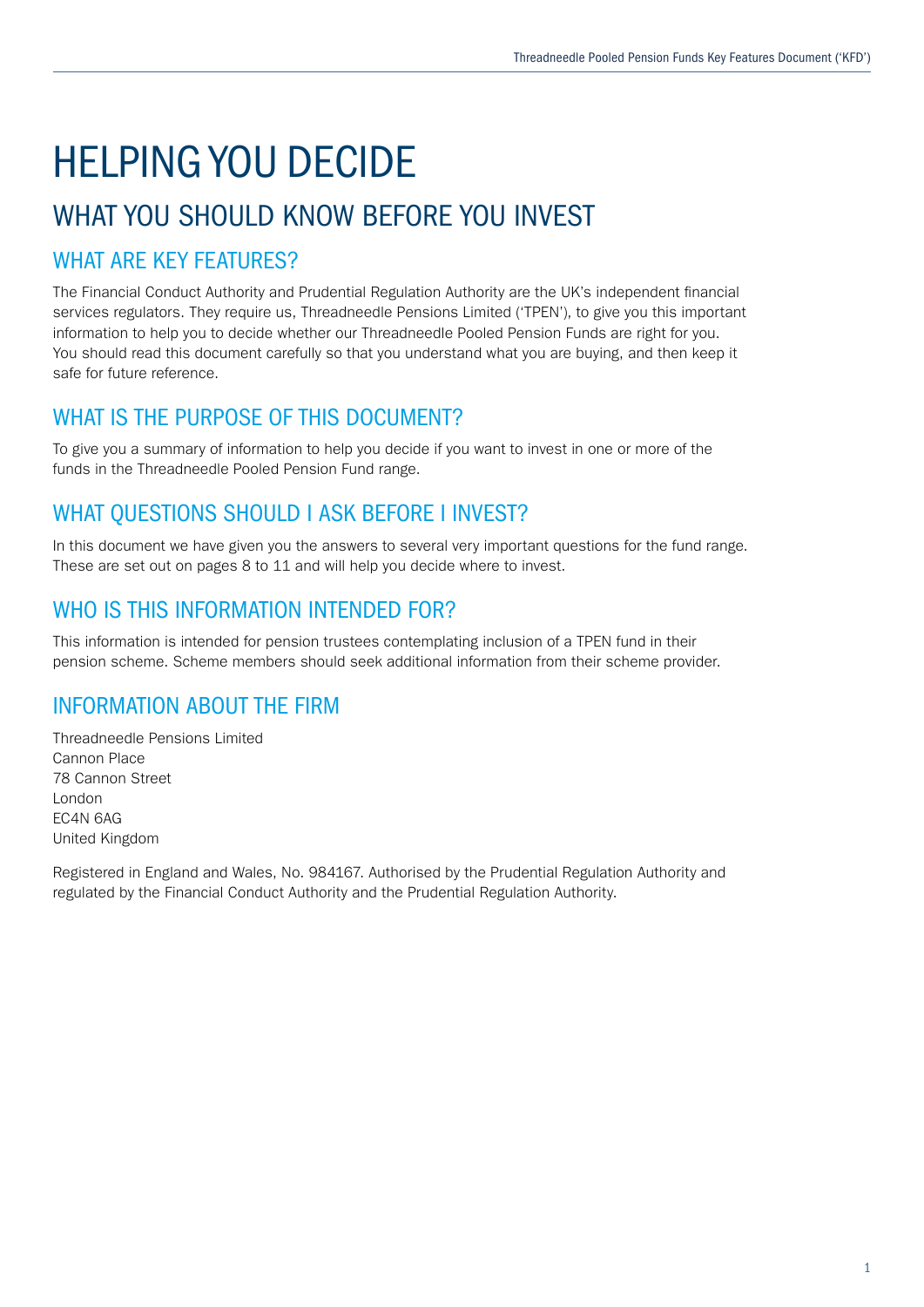## SECTION 01 ITS AIMS

The Threadneedle Pooled Pension Fund range aims:

- $\blacksquare$  To give you the opportunity to make an investment for as long as you choose, with the aim to achieve the fund(s) investment objective.
- $\blacksquare$  To allow you to invest in a wide range of funds with the flexibility to switch between these funds.

When you invest in a pooled pension product, the asset you receive in return for your investment is a unit-linked policy, which is a type of insurance policy used for investment. This is not the same as investing directly in a fund like a UCITS open-ended investment company.

The funds may invest directly in securities and property or indirectly through other funds.

The funds may from time to time contain uninvested cash for operational reasons including, for example, a minimum investment amount or deal size for the assets to be acquired by the fund or for settlement delays or mismatches.

Each fund in the range has a specific objective as listed below. Where a fund invests in a fund managed by Columbia Threadneedle Investments this means an investment in a regulated collective investment scheme managed, operated, or advised by Threadneedle Investment Services Limited (or any company within the Group\* of which it is a member).

\*Group means any direct or indirect subsidiary of Ameriprise Financial Inc.

Subject to three months' notice being given:

- $\blacksquare$  TPEN may change the investment objectives of a fund.
- $\blacksquare$  It may wind-up, merge or discontinue the issuance of units of a fund.

## FUND INVESTMENT OBJECTIVES

### Multi Asset Fund

To invest the assets of the fund in a portfolio of directly held securities and indirectly through funds managed by Columbia Threadneedle Investments group. It may also hold funds managed by companies outside the Columbia Threadneedle Investments group. The portfolio may include exposure to equities, fixed income, commodities, property, absolute return and long-short strategies, other alternative asset classes and cash. It aims to achieve total returns equivalent to cash plus 4% per annum, gross of fees, over the economic cycle (expected to be 5-7 years).

## EQUITY FUNDS

### Global Select Fund

To invest the assets of the fund primarily in a portfolio of directly held global equities. It may also invest in funds managed by Columbia Threadneedle Investments and by companies outside the Columbia Threadneedle Investments group. It aims to achieve total returns that are 3% or more per annum above its benchmark, gross of fees, over rolling 3-year periods.

### UK Equity Fund

To invest the assets of the fund primarily in UK equities. It aims to achieve total returns that are 2% or more per annum above its benchmark, gross of fees, over rolling 3-year periods.

### UK Equity High Alpha Fund

To invest the assets of the fund primarily in UK equities. It aims to achieve total returns that are 3.5% or more per annum above its benchmark, gross of fees, over rolling 3-year periods.

### FIXED INCOME FUNDS

### Index-Linked Bond Fund

To invest primarily in UK index-linked bonds, indirectly through a fund managed by Columbia Threadneedle Investments. It aims to achieve total returns that are in excess of its benchmark, gross of fees, over rolling 3-year periods.

### Corporate Bond Fund

To invest primarily in sterling non-gilt bonds. It aims to achieve total returns that are 0.75% per annum above its benchmark, gross of fees, over rolling 3-year periods.

### DEPOSIT FUNDS

### Sterling Fund

To achieve an investment return similar to that of sterling cash deposits from investment in cash deposits; certificates of deposit; commercial paper and UK government issued treasury bills, indirectly through a fund managed by Columbia Threadneedle Investments. It aims to achieve capital security but this is not guaranteed.

## PROPERTY FUNDS

### Property Fund

To invest primarily in direct UK commercial property. It aims to generate total returns (from income and capital appreciation) that outperforms its benchmark by 1% or more per annum, over rolling 3-year periods.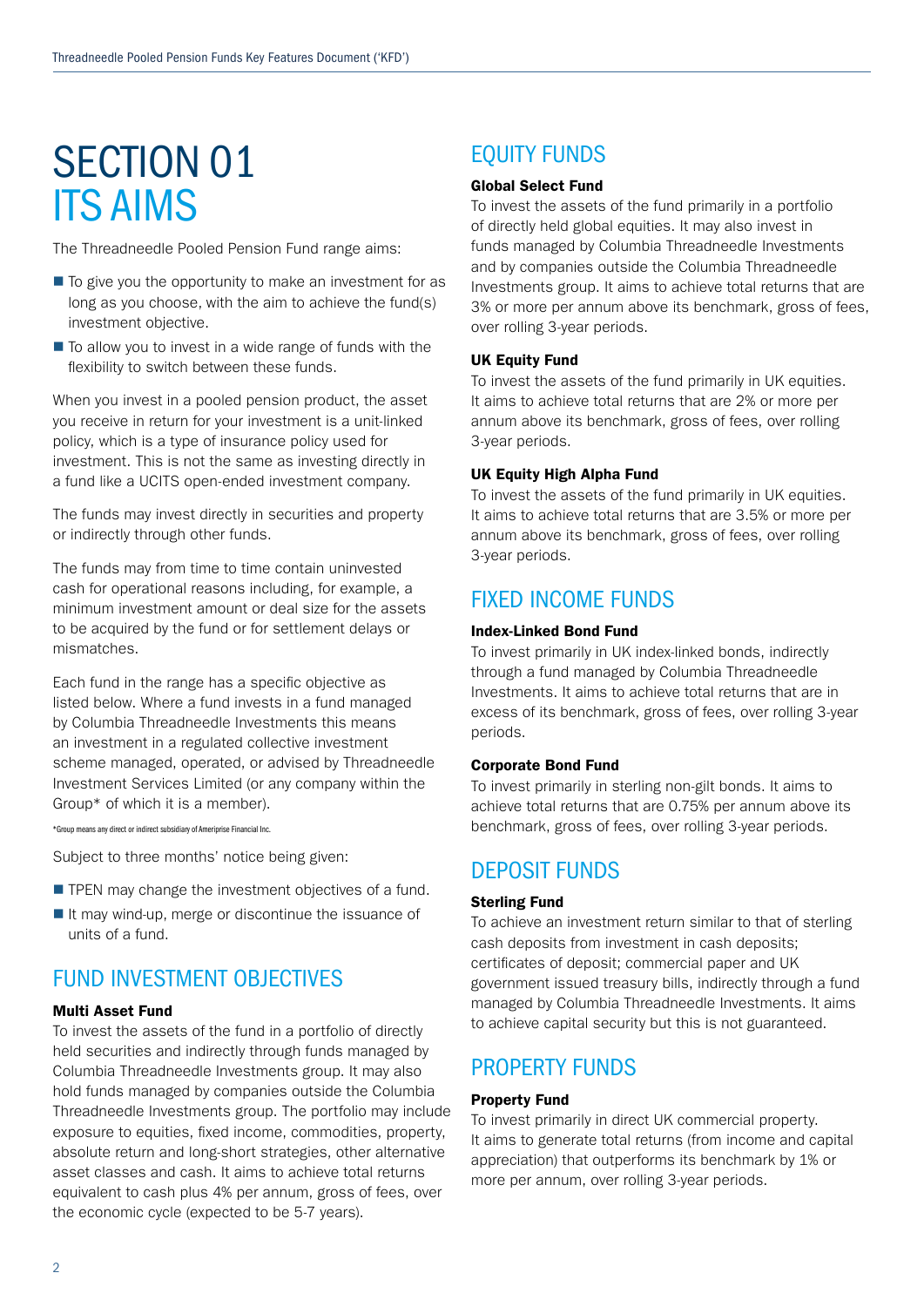## **DERIVATIVES**

### Use of Derivatives

Where considered appropriate, TPEN funds may invest in derivatives and forward transactions. Generally, investments in such instruments will only be made for the purpose of Efficient Portfolio Management ('EPM') and hedging, that is, to enable the fund to take the most costeffective method for reducing risk; cost or implementing the fund managers' investment strategy. However, for the Multi Asset Fund, and also where a TPEN fund invests indirectly through a fund or a portfolio of funds, derivatives will be used for investment purposes. For further disclosure, please refer to the following fund specific risks in section 3; Investment in derivatives, Leverage risk and Short Selling risk.

## **SEGREGATED LIABILITY**

The assets of the Multi Asset Fund belong to TPEN. The Multi Asset Fund is linked to a portfolio of assets. Where required to govern over-the-counter (OTC) derivatives transactions, the Multi Asset Fund will enter into separate International Swaps and Derivatives Association, Inc. (ISDA) Master Agreements in respect of the Multi Asset Fund to ensure that there is no contractual set-off of liabilities for counterparties between the assets of Multi Asset Fund and the other TPEN Funds under such agreements.

### TPEN Funds – Benchmarks and Performance Targets

| <b>Fund Name</b>                        | <b>Fund Benchmark</b>                                                                      | <b>Performance Target</b>                                                                                               |
|-----------------------------------------|--------------------------------------------------------------------------------------------|-------------------------------------------------------------------------------------------------------------------------|
| Multi Asset Fund                        | UK Bank of England<br><b>Base Rate</b>                                                     | To outperform the benchmark by<br>4% per annum gross of fees, over<br>the economic cycle (expected to be<br>5-7 years). |
| <b>Global Select Fund</b>               | <b>MSCI ACWI</b>                                                                           | To outperform the benchmark by<br>3% or more per annum gross of<br>fees, over rolling 3-year periods.                   |
| <b>UK Equity Fund</b>                   | FTSE All Share Index                                                                       | To outperform the benchmark by<br>2% or more per annum gross of<br>fees, over rolling 3-year periods.                   |
| UK Equity High<br>Alpha Fund            | <b>FTSE All Share Index</b>                                                                | To outperform the benchmark by<br>3.5% or more per annum gross of<br>fees, over rolling 3-year periods.                 |
| <b>Index-Linked Bond</b><br><b>Fund</b> | <b>FTSE UK Gilts Index</b><br>Linked Government All<br>Stocks Index                        | To outperform the benchmark gross<br>of fees, over rolling 3-year periods.                                              |
| <b>Corporate Bond</b><br><b>Fund</b>    | iBoxx £ Non-Gilts Index                                                                    | To outperform the benchmark by<br>0.75% or more per annum gross of<br>fees, over rolling 3-year periods.                |
| <b>Sterling Fund</b>                    | 1-month compounded<br><b>SONIA</b>                                                         | To achieve an investment return<br>similar to that of cash deposits.                                                    |
| <b>Property Fund</b>                    | MSCI/AREF UK All<br><b>Balanced Quarterly</b><br>Property Fund Index<br>(Weighted Average) | To outperform the benchmark by<br>1% or more per annum, $1$ over<br>rolling 3-year periods.                             |

1 Based on a share class with an annual management charge of 0.75% per annum.

## SECTION 02 YOUR INVESTMENT

Threadneedle Pensions Limited (TPEN) carries on insurance business, and is considered an insurance undertaking, under FCA rules.

Investment is made by way of purchasing a Threadneedle Pensions Limited (TPEN) policy, an insurance contract between you and TPEN. The terms and conditions of the contract are set out in the policy document, the key features of which are set out below.

There is currently no minimum investment, although TPEN may impose one at its discretion.

New investments may be made at any time, including on a regular basis, and a minimum may apply in certain circumstances. The units you purchase are allocated to your Policy and held by TPEN in your name.

It is possible to switch investments between funds with the provision of suitably authorised written instructions.

TPEN does not provide personal investment recommendations, and except for the Property Fund (which is considered a "complex" product under FCA rules) TPEN will not undertake any assessment about whether its funds are appropriate for you. This means that you will not benefit from the protection afforded by the FCA rules on assessing appropriateness, in respect of those funds.

You should consider an investment in the fund(s) as a medium to long- term investment and understand the risks shown in the following 'Risk Factors' section.

You might also find the Question and Answers in Section 4 helpful.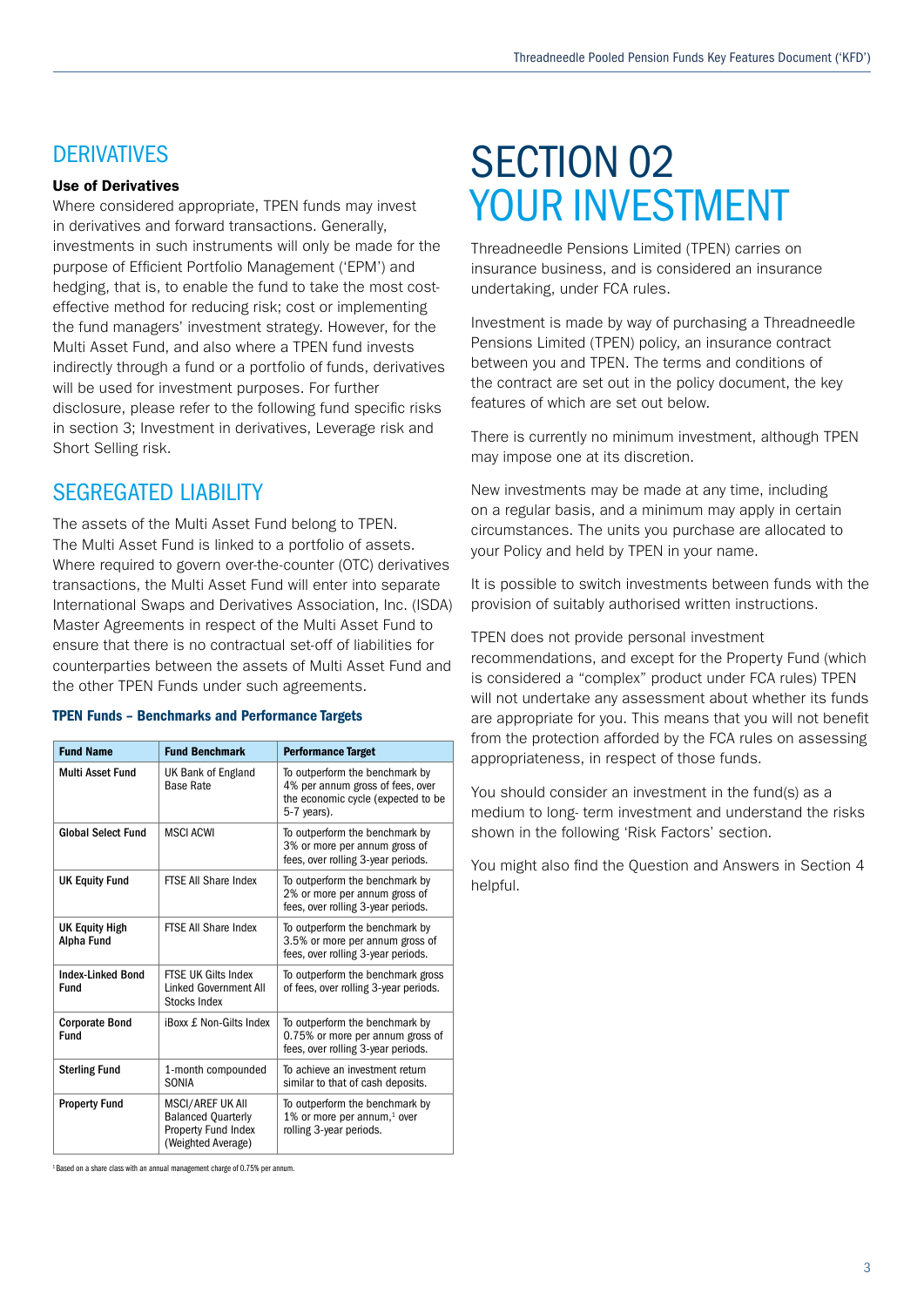## SECTION 03 RISK FACTORS

You should consider the following risk factors before investing.

## THREADNEEDLE PENSIONS LIMITED (TPEN) SPECIFIC RISKS

### Claims against TPEN

The Policy is a right against TPEN, the firm, only. Therefore, investors do not have any beneficial interest in the underlying investment, but instead have a right to a performance linked benefit.

Depending on your investor type, you may be protected by the Financial Services Compensation Scheme (FSCS).

Investors directly investing in the funds through TPEN may be entitled to FSCS protection if TPEN is unable to meet its obligations. Please note: TPEN and other insurance companies are not themselves eligible claimants under the FSCS regime. Accordingly, if a fund TPEN invests in fails, investors may not be able to claim from the FSCS (as TPEN itself has not failed). Similarly, if investors access TPEN's products via another insurer's platform, that insurer would not be eligible for protection from FSCS if TPEN failed, whereas direct TPEN investors would. TPEN does not underwrite the performance of third party funds invested in by TPEN funds, much like TPEN does not underwrite the performance of other investments, e.g. shares in the companies it buys for the equity funds.

For additional information please see the "Compensation" section on page 19.

### Solvency and Financial Condition Report

Publishing a Solvency and Financial Condition Report (SFCR) is a regulatory requirement.

The SFCR is published annually and provides details of TPEN's solvency position, the governance processes we have in place to mitigate risks and our capital management strategies. A copy of the SFCR is available on request from our client services team.

## GENERAL RISKS APPLICABLE TO ALL FUNDS IN THIS RANGE

### 1. Investment Risk

The value of investments in the funds is subject to market fluctuations. Values can fall as well as rise. There can be no assurance that any appreciation in value of investments will occur and investors might not get back the sum originally invested. Furthermore, past performance is not indicative of future performance.

### 2. Valuation Point

The funds are forward priced each day. Any market movements between the time that an investor places a deal and the next calculation of the fund price will affect the number of units purchased or the sum received on redemption.

### 3. Suspension of Dealings in Shares

Investors are reminded that in certain circumstances their right to deal in Units (including allocations, switches and realisations of Units) may be suspended (see under 'Suspension of dealings/imposing dealing limits 'in the section 'Questions and Answers').

### 4. Hedging Risk

Derivatives and forward transactions may be used to hedge losses, but they may also offset gains. There is no guarantee that a hedging strategy will work as intended, and a hedging strategy may even unintentionally increase risk.

### 5. Investment Objective

There is no assurance that any fund will achieve its objective. The investment strategy employed to achieve a fund's objective may change over time.

### 6. Investment Policy

Investors should ensure that they are aware of the risks involved in all potential investments allowed by the policy, including those that are not immediately suggested by its name.

### 7. Custodian Risk

The assets of a fund are held in safekeeping with custodians worldwide. In the event of a custodian becoming insolvent, there may be a risk that the assets are not immediately available, or even at risk.

### 8. No Capital Guarantee

Positive returns are not guaranteed and no form of capital protection applies.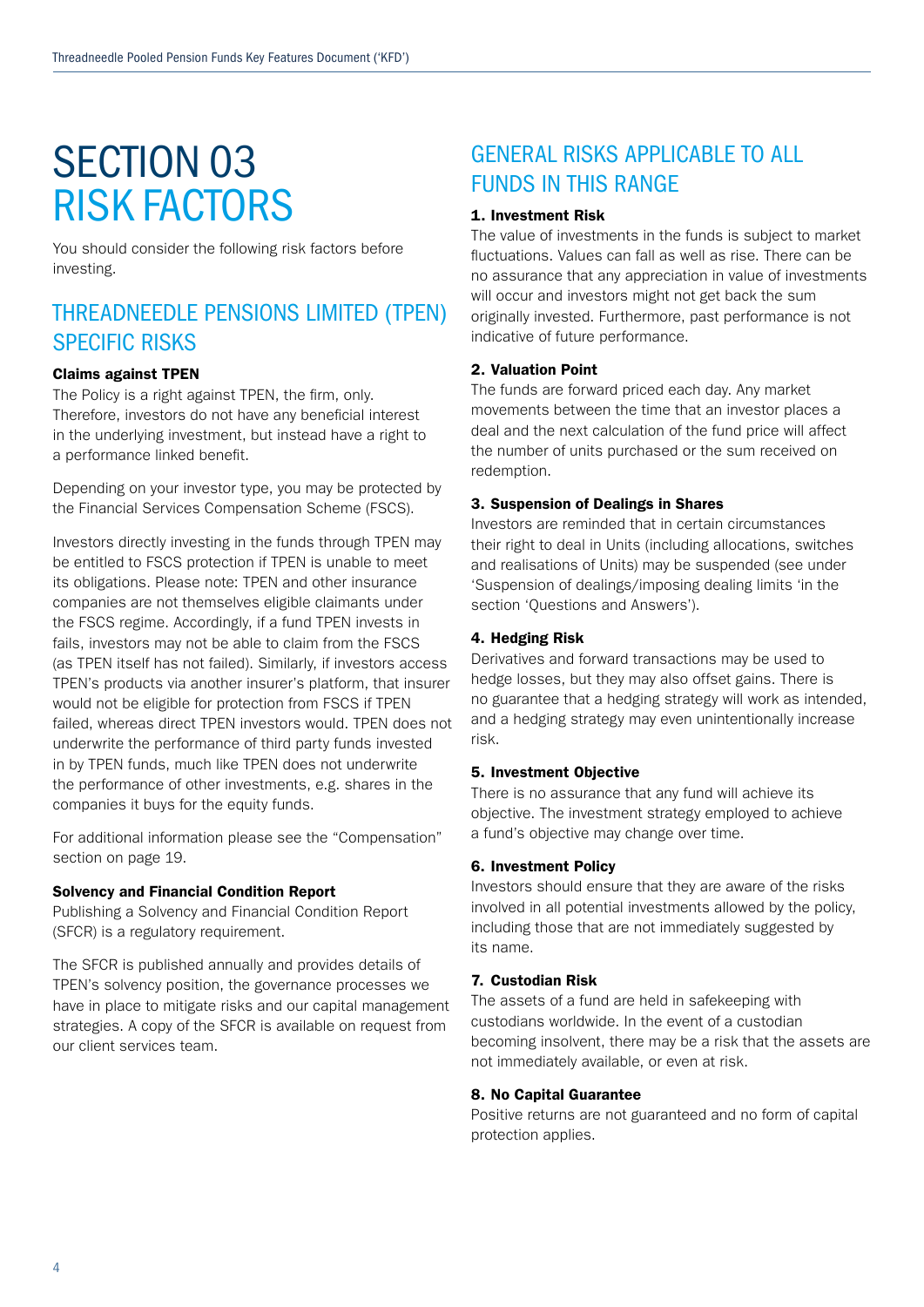### 9. Counterparty Risk

The funds may enter into financial transactions with selected counterparties. Any financial difficulties arising at these counterparties could significantly affect the availability and the value of a fund's assets.

### 10. Legal, Tax and Regulatory Risk

The performance of the funds may be adversely affected by changes in legal, tax or regulatory requirements affecting them, or their investments.

### 11. Non-market Exposure

Where funds hold significant levels of cash, this should help to protect capital in a falling market but will limit gains if markets rise. It may not be possible to invest large subscriptions quickly, increasing the proportion of assets held in cash.

### 12. Derivatives for EPM & Hedging

The investment policy of each fund allows the use of derivatives for the purposes of reducing risk or minimising the cost of transactions. Such derivative transactions may benefit or negatively affect the performance of the fund.

### 13. Fund Liquidity Risk

Dealings in a fund may be limited due to issues of capacity or deferred due to high redemption levels.

### 14. Investor Concentration Risk

A fund with high investor concentration may have compounded market and funding liquidity risks.

### 15. Valuation Risk

The fund's assets may sometimes be difficult to value objectively, and the actual value may not be recognised until assets are sold.

## FUND SPECIFIC RISKS

The fund specific risks are deemed more likely to apply to specific funds in the range. However, in exceptional circumstances, these risks could impact other funds as well. To see which funds are most likely to be affected by these risks, please refer to the Risk Matrix Table on page 7.

### 16. Investment in Funds

The Investment Policy allows the fund to invest principally in units of other collective investment schemes or TPEN Funds. Investors should consider the investment policy and asset composition in the underlying funds when assessing their portfolio exposure. Additionally, cash flowing through the tiers of the fund structure may mean that the performance does not exactly replicate the composite performance of the underlying funds.

Please also refer to the "Use of Derivatives" section on page 3.

### 17. Currency Risk

The TPEN fund range has been designed for investors whose reference currency is GBP/Sterling. Where investments in the fund are in currencies other than GBP/Sterling, changes in exchange rates may affect the value of your investment.

### 18. Issuer Risk

The fund invests in securities whose value would be significantly affected if the issuer either refused to pay or was unable to pay or perceived to be unable to pay.

### 19. Political and Financial Risk

The fund invests in markets where economic and regulatory risk can be significant. These factors can affect liquidity, settlement and asset values. Any such event can have a negative effect on the value of your investment.

### 20. Settlement Risk

Delays in settlement could result in temporary periods when a portion of the assets is not invested and no return is earned thereon or the fund could miss attractive investment opportunities. Inability to dispose of securities due to settlement problems could result either in losses due to subsequent declines in value of the portfolio security or, if the fund has entered into a contract to sell the security, could result in possible liability to the purchaser.

### 21. Liquidity Risk

The fund may hold assets that are not always readily saleable without suffering a discount to fair value. The fund may have to lower the selling price, sell other investments or forego another, more appealing investment opportunity. In such circumstances, an investor may suffer a delay in realising his investment.

### 22. Effect of Portfolio Concentration

The fund has a concentrated portfolio (holds a limited number of investments and/or takes large positions in a relatively small number of securities) and if one or more of these investments declines or is otherwise affected, it may have a pronounced effect on the fund's value.

### 23. Inflation Risk

Inflation can affect the real value of capital and income, over time. For example, most bond and cash funds, offer limited capital growth potential and an income that is not linked to inflation. Within property funds, changes in the rate of inflation may affect the rental and capital value underlying investments.

### 24. Interest Rate Risk

Changes in interest rates are likely to affect the fund's value. In general, as interest rates rise, the price of a fixed rate bond will fall, and vice versa.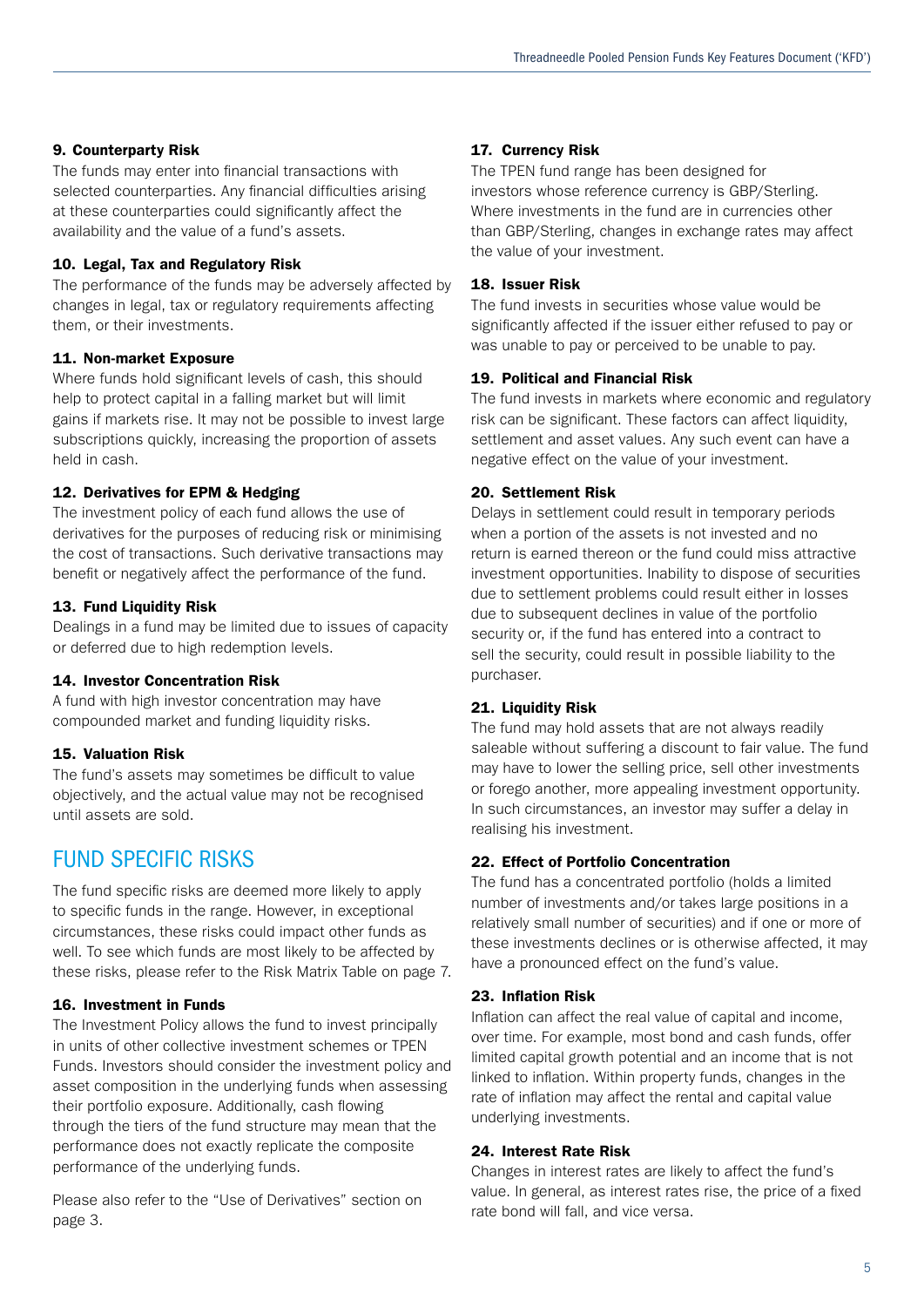### 25. Volatility Risk

The fund may exhibit significant price volatility.

#### 26. High Volatility Risk

The fund typically carries a risk of high volatility due to its portfolio composition or the portfolio management techniques used. This means that the fund's value is likely to fall and rise more frequently and this could be more pronounced than with other funds.

### 27. Investment in Deposits

The Investment Policy of the fund allows it to invest principally in deposits.

#### 28. Fair Value Pricing Impact

Fair value pricing may lead to the fund price being adjusted in reaction to events that occur when markets are closed. This may lead to an increased variance relative to marketclose prices.

#### 29. Property Liquidity Risk

It may be difficult or impossible to realise assets of the Fund because the underlying property concerned may not be readily saleable.

### 30. Property Valuation Risk

The value of a property is a matter of a valuer's opinion and the true value may not be recognised until the property is sold. Should the Standing Independent Valuer express material uncertainty regarding the value of one or more immovables under management and that material uncertainty applies to 20% or more of the value of the fund, it may be necessary to temporarily suspend dealing.

### 31. Property Market Risk

The performance of the fund would be adversely affected by a downturn in the Property market in terms of capital value or a weakening of rental yields.

#### 32. Development Risk

The fund may invest in property developments. This includes risks relating to the availability and timely receipt of planning and other regulatory approvals, and the cost and timely completion of construction. These risks could cause delays, additional expenses, or prevent completion of a development, which may adversely impact investment returns.

### 33. Uninsured Losses

Insurance is taken out with respect to immovable property investments, however, there is no guarantee that the insurance will be payable in full, or at all, in any given circumstances.

#### 34. Property Liquidity Management

Due to the illiquid nature of property and the time it can take to buy or sell assets, under normal circumstances up to 15% of the fund may be held in cash deposits.

High levels of cash may also be held by the fund in anticipation of unusually large redemption requests, or if property investment opportunities are limited. Holding high levels of cash has an impact on the performance of the fund and its distributable income until it is invested in property assets.

If a significant number of investors withdraw their investment at the same time, the fund manager of the fund may consider it necessary to dispose of property investments to generate additional cash.

In difficult market conditions, it can take longer to sell properties, and some properties may be sold for less than expected. The right to redeem units in the fund will be suspended if there is insufficient cash available to satisfy sale requests, or could become necessary to balance the interests of continuing investors with those seeking to redeem.

#### 35. Investment in Derivatives

The Investment Policy of the fund allows it to invest materially in derivatives.

### 36. Leverage Risk

Leverage amplifies the effect that a change in the price of an investment has on the fund's value. As such, leverage can enhance returns to investors but can also increase losses, including losses in excess of the amount invested.

### 37. Short Selling Risk

Short selling intends to make a profit from falling prices. However, if the value of the underlying investment increases, the value of the short position will decrease. The potential losses are unlimited as the prices of the underlying investments can increase very significantly in a short space of time.

### 38. China-Hong Kong Stock Connect

The fund may invest through the China-Hong Kong Stock Connect programmes which have significant operational constraints including quota limits and are subject to regulatory change and increased counterparty risk.

### 39. Sustainability Risk Integration

For all funds, the Investment Manager considers sustainability risk when assessing the suitability of securities for investment, and such risks are monitored on an ongoing basis. Sustainability risk is defined as being an environmental, social or governance event or condition that, if it occurs, could cause a material negative impact on the value of an investment. Please refer to Annex 2 for the disclosures describe how Columbia Threadneedle's responsible investment policies are applied to mitigate such risks across the various asset classes.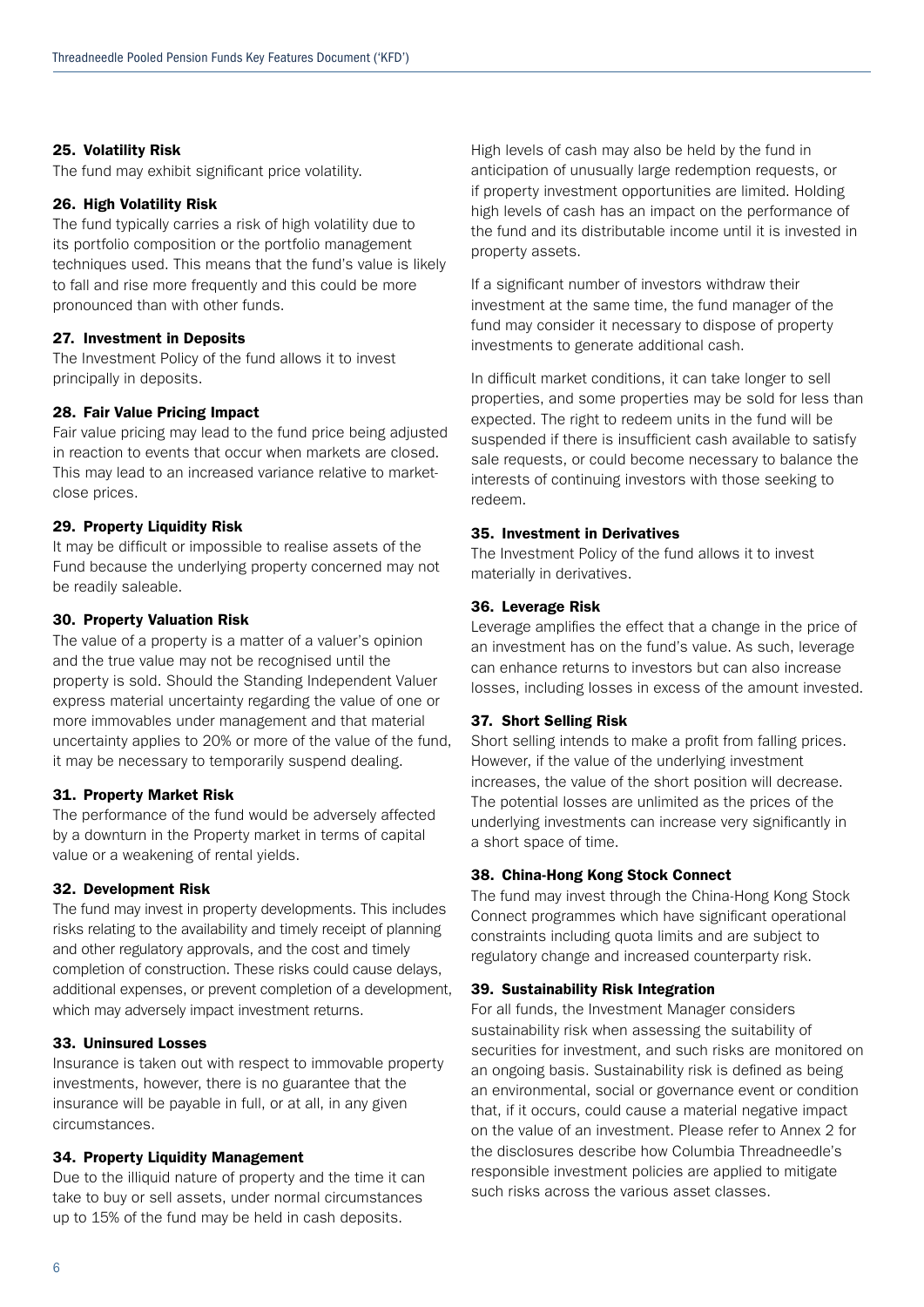## RISK MATRIX:

### A summary of the risks associated with the funds is shown below. Please refer to section 3 "Risk Factors" for full details:

|                     |                                       | <b>Multi-Asset</b><br><b>Funds</b> |                              | <b>Equity Funds</b>             |                                                      | <b>Fixed Income Funds</b>               |                               |                                | <b>Other</b>                   |
|---------------------|---------------------------------------|------------------------------------|------------------------------|---------------------------------|------------------------------------------------------|-----------------------------------------|-------------------------------|--------------------------------|--------------------------------|
|                     |                                       | <b>Multi-Asset</b><br><b>Fund</b>  | Global<br><b>Select Fund</b> | <b>UK Equity</b><br><b>Fund</b> | <b>UK Equity</b><br><b>High Alpha</b><br><b>Fund</b> | <b>Index-Linked</b><br><b>Bond Fund</b> | Corporate<br><b>Bond Fund</b> | <b>Sterling</b><br><b>Fund</b> | <b>Property</b><br><b>Fund</b> |
|                     | 39 Sustainability Risk Integration    | $\bullet$                          | $\bullet$                    |                                 |                                                      |                                         |                               |                                |                                |
|                     | 38 China HK Stock Connect             | $\bullet$                          | $\bullet$                    |                                 |                                                      |                                         |                               |                                |                                |
|                     | 37 Short Selling Risks                | $\bullet$                          |                              |                                 |                                                      |                                         |                               |                                |                                |
|                     | 36 Leverage Risk                      |                                    |                              |                                 |                                                      |                                         |                               |                                |                                |
|                     | 35 Investment in Derivatives          | $\bullet$                          |                              |                                 |                                                      |                                         |                               |                                |                                |
|                     | 34 Property Liquidity Management      |                                    |                              |                                 |                                                      |                                         |                               |                                |                                |
|                     | 33 Uninsured Losses                   |                                    |                              |                                 |                                                      |                                         |                               |                                |                                |
|                     | 32 Development Risk                   |                                    |                              |                                 |                                                      |                                         |                               |                                | $\bullet$                      |
|                     | 31 Property Market Risk               |                                    |                              |                                 |                                                      |                                         |                               |                                |                                |
|                     | 30 Property Valuation Risk            |                                    |                              |                                 |                                                      |                                         |                               |                                |                                |
| Fund Specific Risks | 29 Property Liquidity Risk            |                                    |                              |                                 |                                                      |                                         |                               |                                |                                |
|                     | 28 Fair Value Pricing Impact          |                                    |                              |                                 |                                                      |                                         |                               |                                |                                |
|                     | 27 Investment in Deposits             |                                    |                              |                                 |                                                      |                                         |                               | $\bullet$                      |                                |
|                     | 26 High Volatility Risk               |                                    | ▲                            | $\bullet$                       |                                                      |                                         |                               |                                |                                |
|                     | 25 Volatility Risk                    | $\bullet$                          |                              |                                 |                                                      |                                         | $\bullet$                     |                                |                                |
|                     | 24 Interest Rate Risk                 | $\bullet$                          |                              |                                 |                                                      |                                         | ●                             |                                |                                |
|                     | 23 Inflation Risk                     | $\bullet$                          |                              |                                 |                                                      |                                         | $\bullet$                     | $\bullet$                      |                                |
|                     | 22 Effect of Portfolio Concentration  |                                    | $\bullet$                    |                                 |                                                      |                                         |                               |                                |                                |
|                     | 21 Liquidity Risk                     | $\bullet$                          |                              |                                 |                                                      |                                         | $\bullet$                     |                                |                                |
|                     | 20 Settlement Risk                    |                                    | ●                            |                                 |                                                      |                                         |                               |                                |                                |
|                     | 19 Political and Financial Risk       |                                    |                              |                                 |                                                      |                                         |                               |                                |                                |
|                     | 18 Issuer Risk                        | $\bullet$                          |                              |                                 |                                                      |                                         | $\bullet$                     | $\bullet$                      |                                |
|                     | 17 Currency Risk                      |                                    |                              |                                 |                                                      |                                         |                               |                                |                                |
|                     | 16 Investment in Funds                | $\bullet$                          | $\bullet$                    |                                 |                                                      |                                         |                               | $\bullet$                      |                                |
|                     | 15 Valuation risk                     | $\bullet$                          | $\bullet$                    | $\bullet$                       |                                                      |                                         |                               |                                | $\bullet$                      |
|                     | <b>14 Investor Concentration Risk</b> |                                    |                              |                                 |                                                      |                                         |                               |                                |                                |
|                     | 13 Fund Liquidity Risk                |                                    |                              |                                 |                                                      |                                         |                               |                                |                                |
|                     | 12 Derivatives for EPM & Hedging      |                                    |                              |                                 |                                                      |                                         |                               |                                |                                |
|                     | 11 Non-market Exposure                |                                    |                              | 0                               | $\bullet$                                            |                                         | $\bullet$                     |                                | $\bullet$                      |
|                     | 10 Legal, Tax and Regulatory Risk     |                                    |                              |                                 |                                                      |                                         |                               |                                |                                |
|                     | 9 Counterparty Risk                   | ●                                  | $\bullet$                    |                                 |                                                      |                                         | $\bullet$                     |                                |                                |
|                     | 8 No Capital Guarantee                | $\bullet$                          | $\bullet$                    | 0                               | $\bullet$                                            |                                         | $\bullet$                     |                                | $\bullet$                      |
| General Risks       | 7 Custodian Risk                      | $\bullet$                          | $\bullet$                    | $\bullet$                       | $\bullet$                                            | ●                                       | $\bullet$                     |                                | $\bullet$                      |
|                     | <b>6 Investment Policy</b>            |                                    |                              |                                 |                                                      |                                         |                               |                                |                                |
|                     | 5 Investment Objective                | $\bullet$                          | $\bullet$                    | $\bullet$                       | $\bullet$                                            |                                         | $\bullet$                     |                                | $\bullet$                      |
|                     | 4 Hedging Risk                        | $\bullet$                          | $\bullet$                    | $\bullet$                       | $\bullet$                                            |                                         | $\bullet$                     |                                | $\bullet$                      |
|                     | 3 Suspension of Dealings              |                                    |                              | 0                               | $\bullet$                                            |                                         | $\bullet$                     |                                | $\bullet$                      |
|                     | 2 Valuation Point                     | ●                                  | $\bullet$                    | ●                               | $\bullet$                                            |                                         | $\bullet$                     |                                | $\bullet$                      |
|                     | 1 Investment Risk                     | $\bullet$                          | $\bullet$                    | $\bullet$                       | $\bullet$                                            |                                         | $\bullet$                     | $\bullet$                      | $\bullet$                      |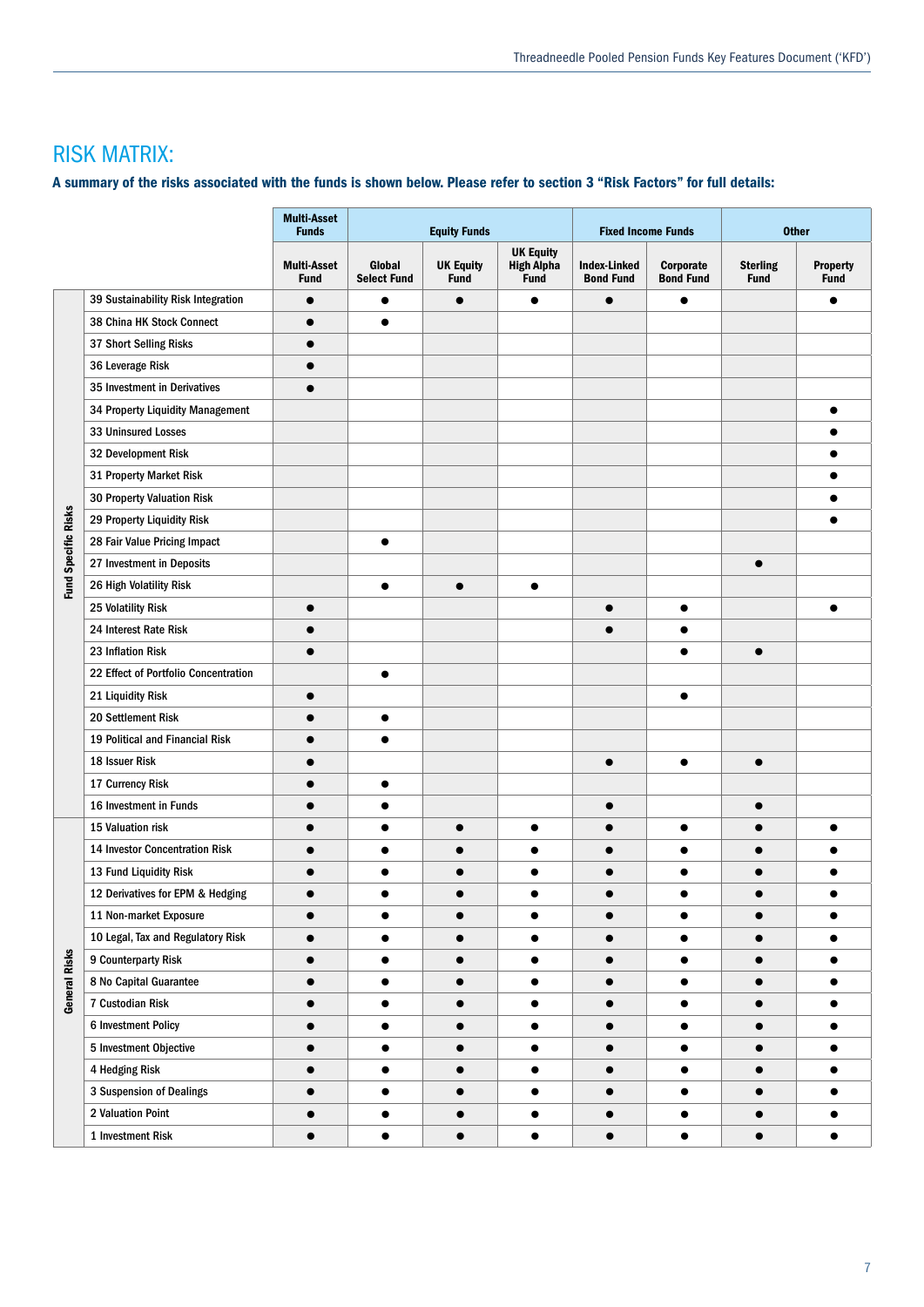## SECTION 04 QUESTIONS AND ANSWERS

## WHAT ARE POOLED PENSION FUNDS?

When you invest in a pooled pension product, the asset you receive in return for your investment is a unit-linked policy, which is a type of insurance policy used for investment. This is not the same as investing directly in a regulated fund, for example a UCITS OEIC (open-ended investment company), or a unit trust.

The policy you receive is your asset, and it sets out the way your investment works. When you choose from the range of pooled pension funds, you are choosing to have units applied to your policy in exchange for your contributions. The performance of these units is linked to a pool of assets that the insurer sets aside for this purpose. This is called a "fund" in this document.

You do not have an interest directly in a fund and your policy as an asset is a contractual right against TPEN, the value of which is determined by the number of units attached to it and the value of those units.

## WHAT BENEFITS DO THE FUNDS OFFER?

Threadneedle Pooled Pension Funds, as unit-linked funds, offer the investment manager greater flexibility over the fees charged to individual funds. This greater flexibility allows the investment manager to pool a wider range of clients, thus offering better economies of scale and potentially lower fees to end investors.

Current law and practice relating to unit linked funds provides for potential VAT and stamp duty advantages over other types of unitised vehicles.

Please note that this may change over time, without notice from TPEN.

## WHO CAN INVEST IN THESE FUNDS?

To be eligible to invest in Threadneedle Pooled Pension Funds, a pension scheme must be exempt approved or the equivalent by the HM Revenue & Customs. A pension scheme faces significant consequences if it ceases to be an 'exempt approved scheme' but remains invested in a unit-linked fund.

Insurance companies adding Threadneedle Pooled Pension Funds to their platform will be required to ensure only monies referable to pension business are invested.

## WHAT FUNDS AND CLASSES ARE **AVAIL ARLE?**

TPEN offers a range of Pooled Pension Funds for investment. A list of all the available funds and their investment objectives are listed in the 'Its Aims' section of the document on page 2.

Each fund has a different investment objective, and a number of unit classes link to each fund. The unit classes differ in respect to the charges that they bear. The chosen unit class for investment will be agreed by you and TPEN.

For all TPEN funds, units of the accumulation type are available, that is, income from the funds is automatically reinvested gross of the available reclaims and reflected in the fund unit price. Investment income and any reclaimed tax are not distributed or used to purchase new units.

Income units are currently only available on the Property Fund. Distribution of income will be allocated on a specific date (or dates) during the year (the 'XD Date'). The registered holder of the unit on the XD Date will be entitled to receive the income for that unit. The XD Dates for the Property Fund are 1 January, 1 April, 1 July, 1 October of each year. In the event that an income allocation date is not a business day in England and Wales, such income allocation date will be moved forward to the next business day. Income distributions are made on a quarterly basis on 28 February, 31 May, 31 August and 30 November of each year. In the event that the payment date is not a business day in England and Wales, payments will normally be made on the business day immediately before the payment date.

The amount available for allocation in any accounting period is calculated by taking the aggregate of the income received or receivable in respect of that period, and deducting the charges and expenses paid or payable out of income in respect of that accounting period.

All interest distributions are made gross so no tax will be deducted from any interest distributions. A tax voucher showing the amount of the income distributed or deemed to be distributed (in the case of accumulation shares) to the policyholder will be sent to policyholders at the time of a distribution.

### Income Equalisation

When the first income distribution is received it may include an amount known as equalisation. The amount representing the income equalisation in the unit's price is a return of capital and is not taxable in the hands of policyholders. This amount should be deducted from the cost of units in computing capital gains realised on their disposal.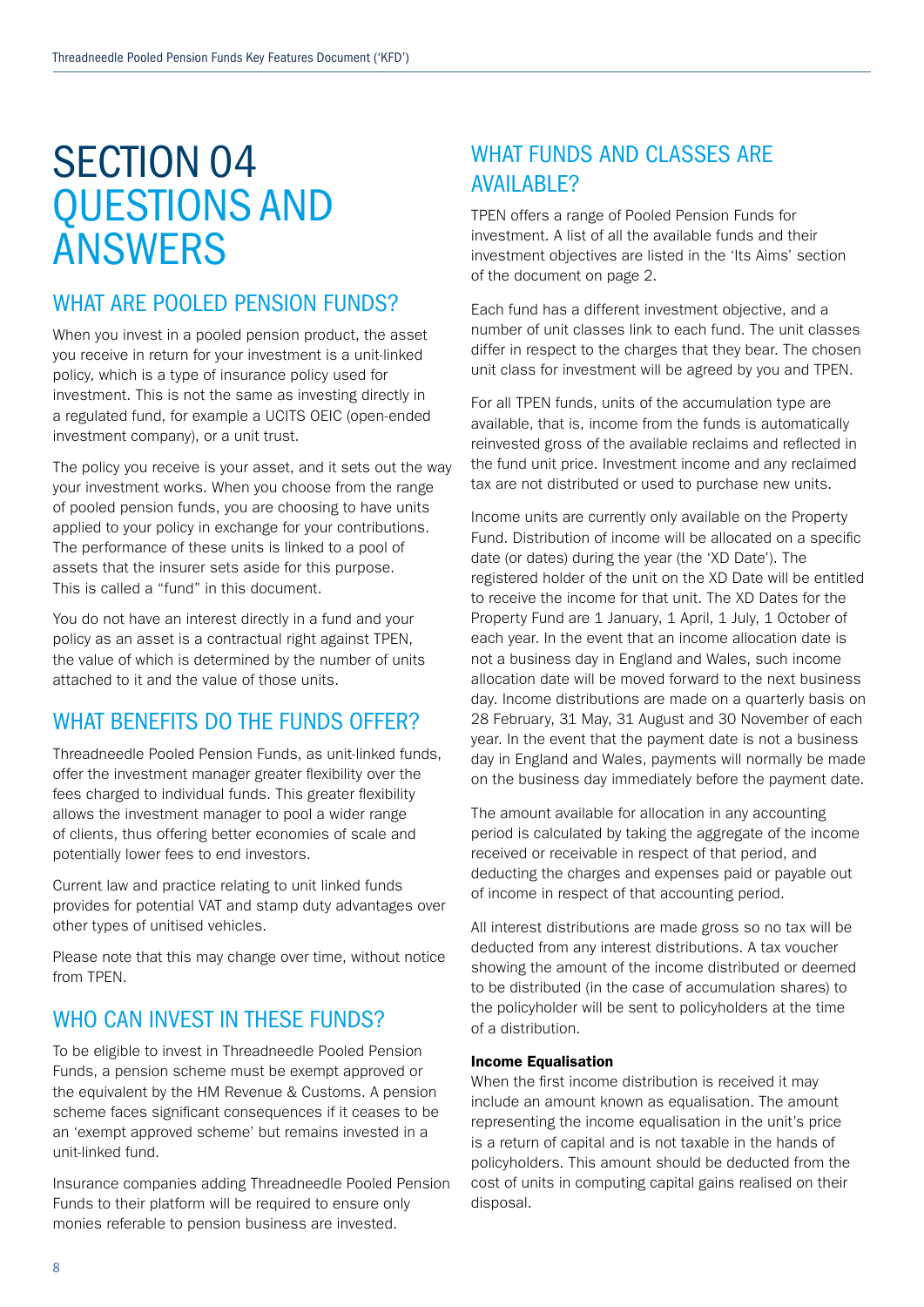## HOW DO I MAKE AN INVESTMENT?

If you wish to make an investment in one or more of our funds, you must first complete an application form to enter into a Policy with TPEN. However, if you wish to make your initial investment as a lump sum investment in the Property Fund, before completing the application form you must submit an Intention to Deal Notice ("Intention Notice").

Existing policyholders are also expected to complete an Intention Notice before submitting any large subscription or switching application on the TPEN Dealing Form, in relation to the Property Fund.

The Intention Notice is designed to protect the interest of investors within the Property Fund, by helping the fund manager to more efficiently manage subscription requests, to ensure liquidity remains at the desired levels, especially since investment in property can be slow to transact. All Intention Notices are kept on a waiting list which is managed on a first-come-first- served basis.

For more information about the Intention Notice procedure, please contact clientservices@columbiathreadneedle.com

Once an application to enter into a Policy with TPEN is accepted, contributions are payable to TPEN and are used to purchase units in the fund(s), chosen by you. TPEN does not exercise investment discretion in the choice of fund(s) or in sub-allocation to scheme members.

Units in the funds are created at a midday valuation point (UK time) on each dealing day (normally every weekday except UK public holidays). There is a cut-off point of 11am for dealing instructions to be received, in order for those instructions to be carried out at the midday valuation point. TPEN reserve the right to require cleared funds for particularly large transactions.

Further details are provided on the TPEN Dealing Form, available on request from clientservices@ columbiathreadneedle.com

You must provide details of persons authorised to give instructions with regard to allocations, realisations and switches.

Please see the section below "How can I sell my units?" for information on suspensions, and the possibility of dealing limits being imposed, which may also affect your ability to make an investment.

## HOW CAN I CANCEL MY INVESTMENT?

If you qualify for cancellation rights, you may cancel your investment within 30 days of investing and you will be sent a cancellation notice.

Please note however, that you may not get the full amount invested if the value of your investment has fallen in that time.

## WHAT DOCUMENTS WILL LRECEIVE AFTER INVESTING?

On acceptance of your application you will be issued with a Policy Document, which, together with your application form, forms the contract constituting your investment.

For each transaction, e.g. the buying or selling of units or switching funds, you will be sent a contract note giving details of your transaction.

Periodically, TPEN will also send you a valuation statement detailing units held.

## HOW ARE THE FUNDS PRICED?

Threadneedle Pooled Pension Funds are priced on a semiswinging single price basis. That is, a single price is issued, and all investors buy and sell at this price. The dealing price is based on the fund's Net Asset Value (NAV) which may be adjusted or 'swung' by a dilution adjustment to subscriptions and redemptions in the fund. Therefore, the Price per unit may not be the same as the NAV per unit. This means that on your valuation statement and when you check the current value of your holdings online or by contacting us, you may receive a value after application of the "swing" as that is the prevailing price of each unit.

- $\blacksquare$  If the fund is experiencing significant and/or sustained net inflows, the unit price is adjusted upwards.
- $\blacksquare$  Conversely, if the fund is experiencing significant and/ or sustained net outflows, the unit price is adjusted downwards.
- $\blacksquare$  Where a TPEN fund invests in another Columbia Threadneedle Investment fund(s), such as a unit trust or OEIC, a decision to apply a dilution adjustment on the TPEN fund will be influenced by any decision to apply dilution on the relevant unit trust or OEIC sub fund in which the TPEN fund has invested.

The reason for adjusting the prices of units is to protect other policyholders from the dilution in the value of their units caused by dealing costs and disbursements associated with the purchase of underlying assets (in the case of net inflows) or the sale of underlying assets (in the case of net outflows).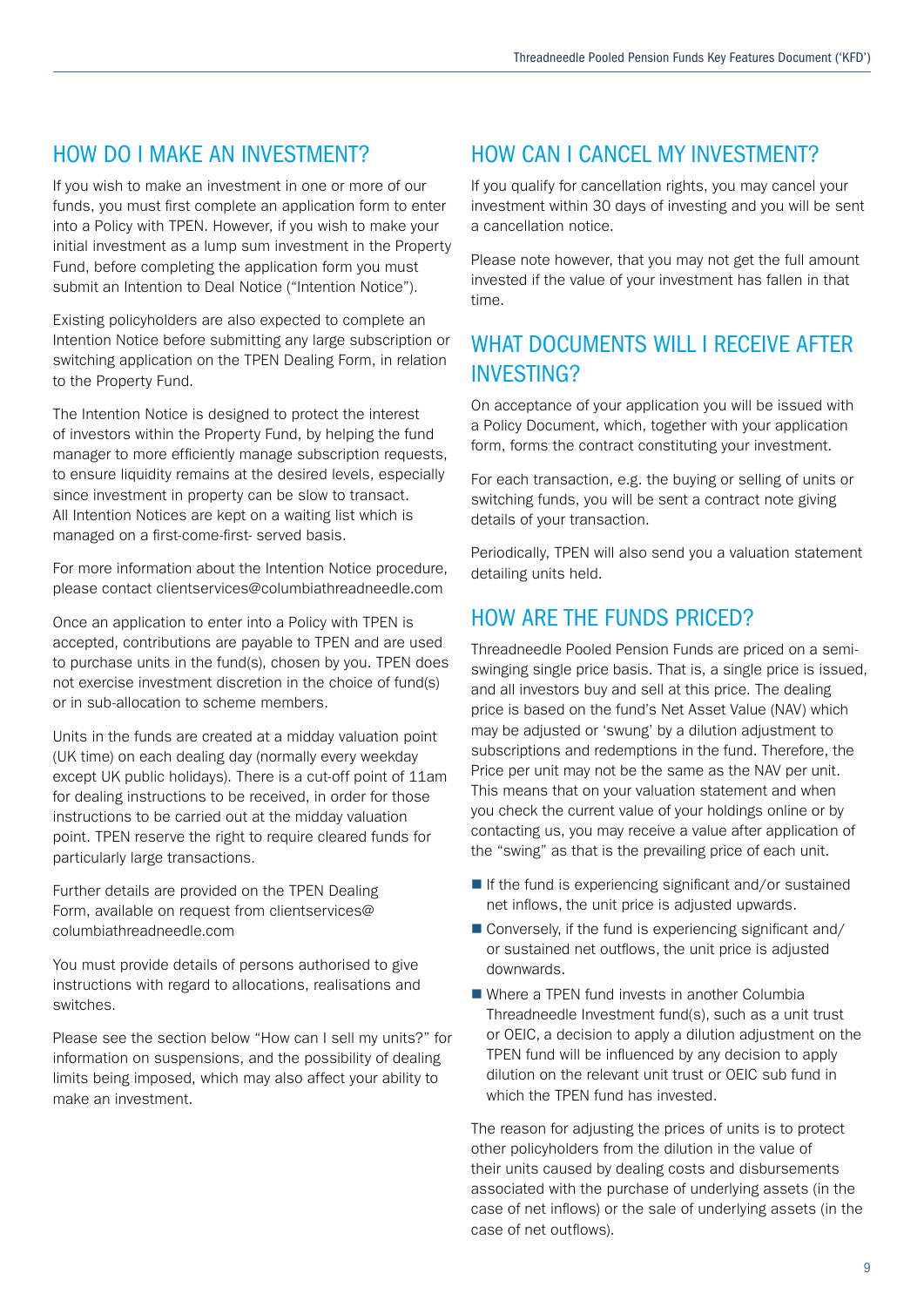Examples of current dilution rates, which may change over time, are as follows:

For a UK Equity Fund, a typical dilution adjustments rate is currently 0.58% for net purchases and 0.08% for net redemptions.

For a UK Corporate Bond Fund, a typical dilution adjustments rate is currently 0.32% for net purchases and net redemptions.

For the Property Fund, a typical dilution adjustment rate is currently, 6.3% for net purchases, and 1.3% for net redemptions.

Further information on the latest available dilution rates for each fund is available from clientservices@ columbiathreadneedle.com

Dilution adjustments are applied for the benefit of existing and continuing investors in a fund, not for the benefit of TPEN or any other Group company.

## VOLATILITY ADJUSTMENT

TPEN may apply a volatility adjustment to reduce variability in the unit price of the fund caused by changes in the level of net inflow or outflow of investment into or out of the fund and consequent changes in the amount of any dilution adjustment applied. Therefore, in the event that there is a small inflow or outflow which goes against what is otherwise a general trend, a volatility adjustment may be applied instead of a dilution adjustment.

Currently, a volatility adjustment can only be applied to the Property fund. However, subject to 28 days' notice being given to policyholders, a volatility adjustment may also be applied to other TPEN funds.

## HOW CAN I CHECK THE PRICE OF MY UNITS?

You can find out the latest unit price for each fund on our website, or alternatively you can call us. Our contact details can be found in 'How to contact us' section on page 22.

## WHAT ARE THE CHARGES?

The following charges apply to all Threadneedle Pooled Pension Funds.

## ANNUAL MANAGEMENT CHARGE

An annual management charge (AMC) is made for the management of your fund(s). The charge varies depending on the fund(s) you are invested in and the unit class chosen. The AMC is calculated and accrued against each unit class daily, where the AMC is deducted from the unit value.

The annual management charge is stated in the Policy Schedule of your Policy Document or will otherwise have been provided to you prior to being issued with your Policy.

TPEN will give 3 months' notice in writing of any change in the AMC. This notice will be accompanied by an ex-ante cost disclosures document, if the change is considered to be material, in order to illustrate how the change will impact the charges you pay.

## ADDITIONAL EXPENSES

There may be additional expenses charged to the funds that relate to services provided by the custodians, registrars, auditors and other service providers as well as regulatory costs. In addition, there will be transaction related costs associated with the buying and selling of the underlying investments. Where a TPEN fund invests indirectly through a fund of funds or a portfolio of funds, there may be some exposure to performance fees.

For funds that invest in other Collective Investment Schemes, an element of the underlying costs associated with running these funds will also be incurred.

Section 5 in this KFD explains the impact that charges and expenses can have on a TPEN fund.

## MINIMUM FEE

Whilst there is currently no Minimum Fee charged, TPEN reserve the right to do so.

The Minimum Fee is stated in the Policy Schedule of your Policy Document. TPEN will give 3 months' notice in writing of any change in the Minimum Fee.

## SWITCHING FEE

Whilst there is currently no charge for switching between funds, TPEN reserve the right to do so.

In addition, please note that a switch transaction may be subject to dilution adjustments on either or both parts of the transaction.

The Switching Fee is stated in the Policy Schedule of your Policy Document. TPEN will give 3 months' notice in writing of any change in the Switching Fee.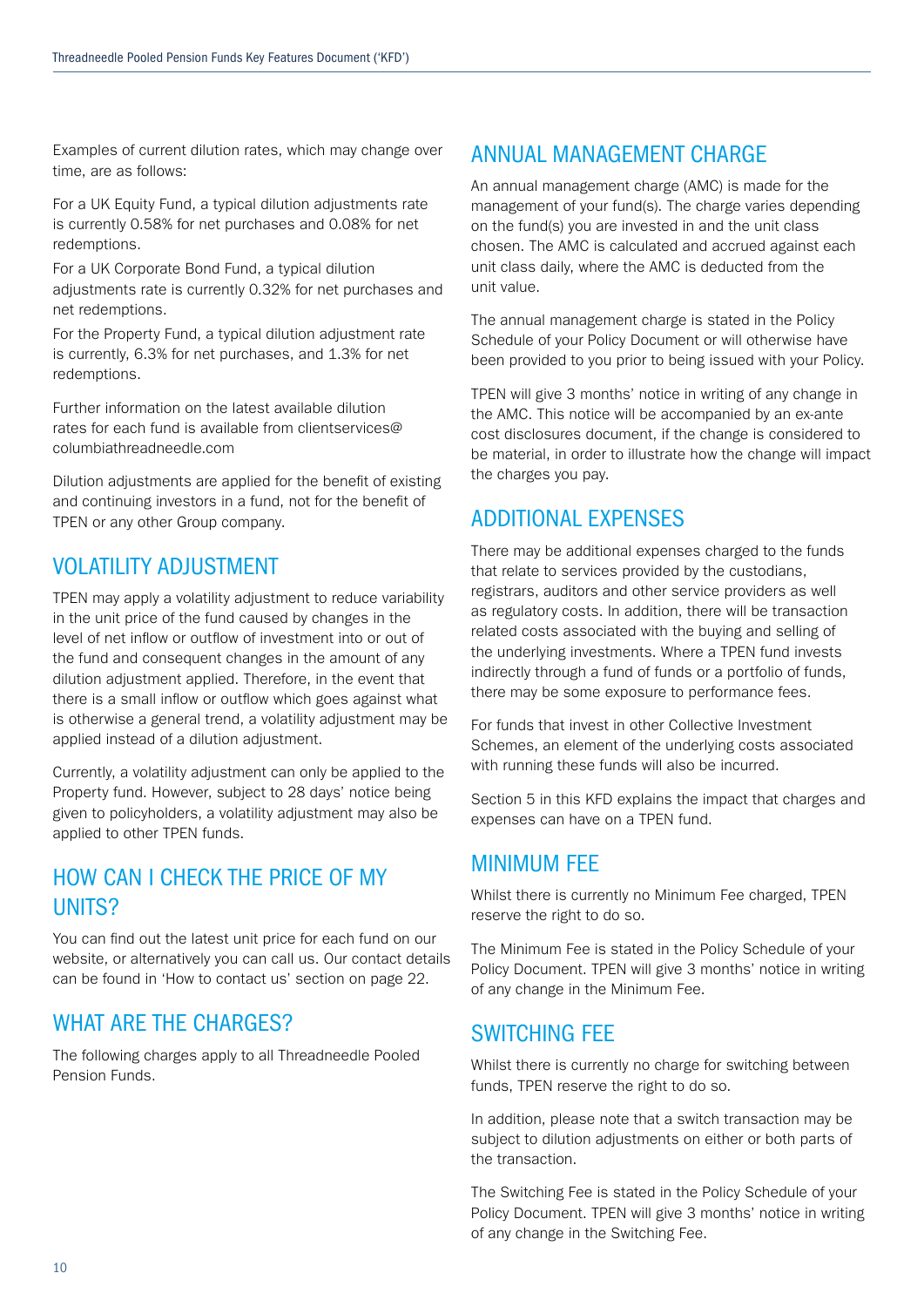## HOW CAN I SFI L MY UNITS?

You, or an authorised person, should notify TPEN if withdrawals are required. The sale of the required units in the fund(s) will normally take place at the valuation point after TPEN has received appropriately authorised notice before the 11am dealing cut-off point. The proceeds will be remitted to you by electronic transfer to the pension scheme's bank account.

Pension funds represent long-term investments and significant realisation of units at short notice could prejudice the investment performance for other policyholders.

## SUSPENSION OF DEALINGS/IMPOSING DEALING LIMITS

Please note that TPEN may, where it considers it to be in the best interests of Investors, suspend or impose limits on dealings in Units (including allocations, switches and realisations of Units) for 3 months (12 months for Funds whose value depends wholly or partly on the value of real property). This period may be extended if TPEN is of the opinion that it is necessary to do so to protect the interests of Investors. During any period of suspension contributions received from you, including scheduled regular contributions from Defined Contribution investors, may not be applied to the purchase of units or limits may be imposed in this regard. Similarly, this may mean that redemptions and switches cannot be made for the duration of the suspension or that limits on redemptions and/or switches may be applied. Typically, suspensions are for short periods where, for example, market disturbances mean that it is not possible to fairly value the units, or the liquidity of a fund mean that in TPEN's opinion (acting fairly and reasonably) it would not be in the interests of all policyholders to allow dealing in or out of the fund.

Investors will be notified of such suspension in dealings as soon as is practicable after suspension commences and kept informed via the website: www.columbiathreadneedle. co.uk. Suspension will continue only for so long as it is justified having regard to the interests of Investors.

On a resumption of dealings following suspension, it is anticipated that unit pricing and dealing will take place at the Dealing Days and times stated in your policy.

## MARKET TIMING AND LATE TRADING

The repeated purchase and sale of units in response to short-term market fluctuations is known as "market timing". The processing of subscriptions after the dealing cut off time and/or valuation point is known as "late trading". Units in a fund are not intended for market timing or late trading. TPEN has a policy in relation to market timing and late trading. As part of its policy, TPEN may refuse to accept dealing requests from persons that they reasonably believe are engaged in market timing or late trading and TPEN will actively monitor trading patterns to assist it in maintaining the stability and integrity of the price of units.

## RESTRICTIONS AND COMPULSORY TRANSFER AND REDEMPTION

Only investments that are 'referable to pensions business' in the UK will be accepted by TPEN. Policyholders undertake to ensure that their investments remain referable to pensions business on a continuous basis.

TPEN may from time to time impose such restrictions as it may think necessary for the purpose of ensuring that units are not directly or indirectly acquired or held by any person in breach of any law or governmental rule or regulation (or any interpretation of a law or governmental rule or regulation by a competent authority or entity with equivalent status) of any country or territory, or which would (or would if other units were acquired or held in like circumstances) result in TPEN incurring any liability to taxation which TPEN is not able to recoup itself or suffering any other adverse consequence, including a requirement to register under any securities or investment or similar laws or governmental regulation of any country or territory.

## FAIR VALUE PRICING

Where TPEN has reasonable grounds to believe that:

- (a) no reliable price for an underlying fund asset or assets in question exists; or
- (b) such price, if it does exist, does not reflect TPEN's best estimate of the value of such assets.

It may calculate the fund's NAV at a price which, in its opinion, reflects a fair and reasonable price for that property ("fair value pricing").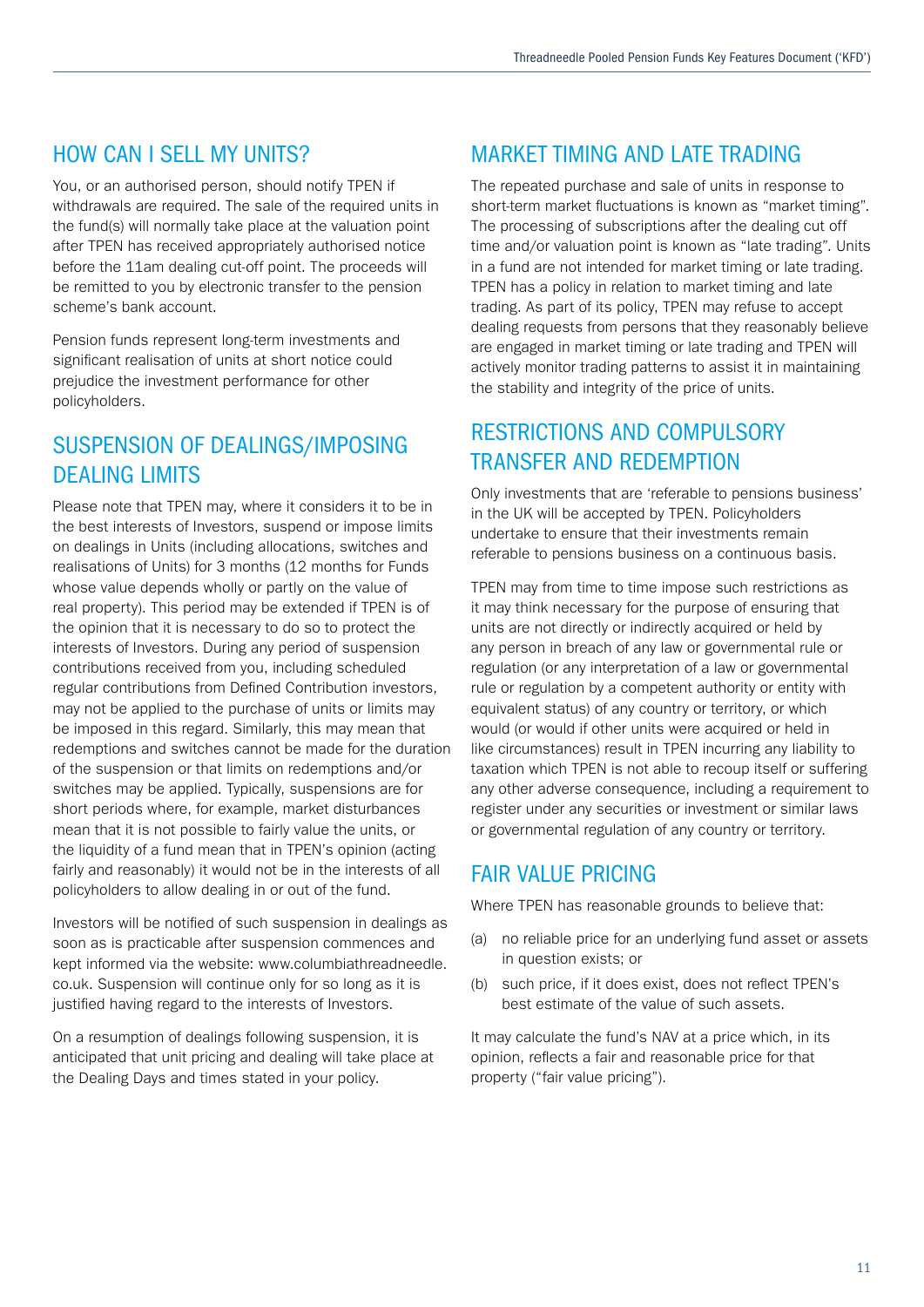## SECTION 05 KEY FEATURES ILLUSTRATION

The following tables provide information to highlight possible amounts that regular contributions might accumulate to over the lifetime of a member's contribution to a pension policy.

The actual charges that apply to the investment may be lower than those we have assumed and will depend on the fund(s) chosen.

These illustrations DO NOT include any adjustment for risk. Please see Section 3, Risk Factors for further information.

The Financial Conduct Authority (FCA) provides maximum growth rates that can be used in illustrations. These growth rates are 2% (the lower rate), 5% (the intermediate rate) and 8% (the higher rate). Alternatively, lower rates can be used if in the opinion of the provider it is prudent to do so. In the following illustration tables, the maximum growth rates have been used for an Equity Fund illustration. However, based on current market conditions and forecasts, lower rates have been used for the Property; Fixed Income and Cash Fund illustrations.

### Table A: Projected transfer value table for an Equity Fund investment

The following tables provide information to highlight possible amounts that regular contributions might accumulate to over the lifetime of a member's contribution to a pension policy.

The figures below assume:

- $\blacksquare$  contributions are in respect of an individual member aged 25 at outset;
- $\blacksquare$  contributions in respect of this member are paid monthly in advance;
- $\blacksquare$  contributions remain level throughout the lifetime of the policy and remain invested in the fund type referred to above;
- $\blacksquare$  contributions are paid for 40 years;
- $\blacksquare$  a Total Annual Charge as set out in the table below is deducted from the value of the policy each year;
- $\blacksquare$  any additional charges applied at your scheme level are not included;
- $\blacksquare$  the individual member's contributions are eligible for UK tax relief and this tax relief has been added to the member's contributions;

 $\blacksquare$  that both tax and pension legislation do not change.

| £100<br><b>Initial Gross Monthly Contribution</b>     |                                   |                      |                       |  |
|-------------------------------------------------------|-----------------------------------|----------------------|-----------------------|--|
| <b>Example:</b>                                       | <b>Assumed Growth Rate (p.a.)</b> |                      |                       |  |
| An Equity fund with a Total Annual<br>Charge of 0.93% | <b>Lower</b><br>2.0%              | Intermediate<br>5.0% | <b>Higher</b><br>8.0% |  |
| At end of year Earlier years                          |                                   |                      |                       |  |
| 1                                                     | 1,200                             | 1,220                | 1,240                 |  |
| $\mathbf{2}$                                          | 2,420                             | 2,500                | 2,570                 |  |
| 3                                                     | 3,650                             | 3,820                | 4,000                 |  |
| 4                                                     | 4,900                             | 5,200                | 5,520                 |  |
| 5                                                     | 6,160                             | 6,640                | 7,150                 |  |
| Later years                                           |                                   |                      |                       |  |
| 10                                                    | 12,600                            | 14,700               | 17,100                |  |
| 15                                                    | 19,400                            | 24,500               | 31,200                |  |
| 20                                                    | 26,700                            | 36,500               | 51,000                |  |
| 25                                                    | 34,300                            | 51,200               | 78,600                |  |
| 30                                                    | 42,300                            | 69,000               | 117,000               |  |
| 35                                                    | 50,700                            | 90,700               | 171,000               |  |
| 40                                                    | 59,600                            | 117,000              | 248,000               |  |

- $\blacksquare$  This illustration is based on a set of predetermined assumptions. It should not be used as an indication of what you may get back. The value of investments can fall as well as rise and you may get back less than you invested. The growth assumptions are based on standard industry assumptions of how a typical fund in the asset class might perform. (or lower if appropriate based on our view that growth may be lower) and bear no reflection on how individual funds are likely to perform. The performance of your funds could be lower and are affected by the charges levied both to you and the fund.
- $\blacksquare$  This example is based on a policy that invests in equities. The figures do not take account of the effect of any potential future fund switches that might arise under the policy.
- $\blacksquare$  For each fund that the policy might be invested in we assume a "lower", "intermediate" and "higher" rate of future long-term investment growth for that fund. The actual growth rates we achieve may be more or less than shown. We may change any growth rate assumption for future illustrations.
- $\blacksquare$  Other firms may use different growth rates for their illustrations and charges may vary.
- $\blacksquare$  The figures quoted in this illustration do not include the dealing costs incurred on the underlying portfolio of the fund.
- $\blacksquare$  The figures quoted in this illustration do not take into account the effect of inflation. Inflation will affect the purchasing power of your pension in real terms. Put in simple terms, if inflation is consistently 2%, a basket of goods costing £100 today would cost £221 in 40 years' time.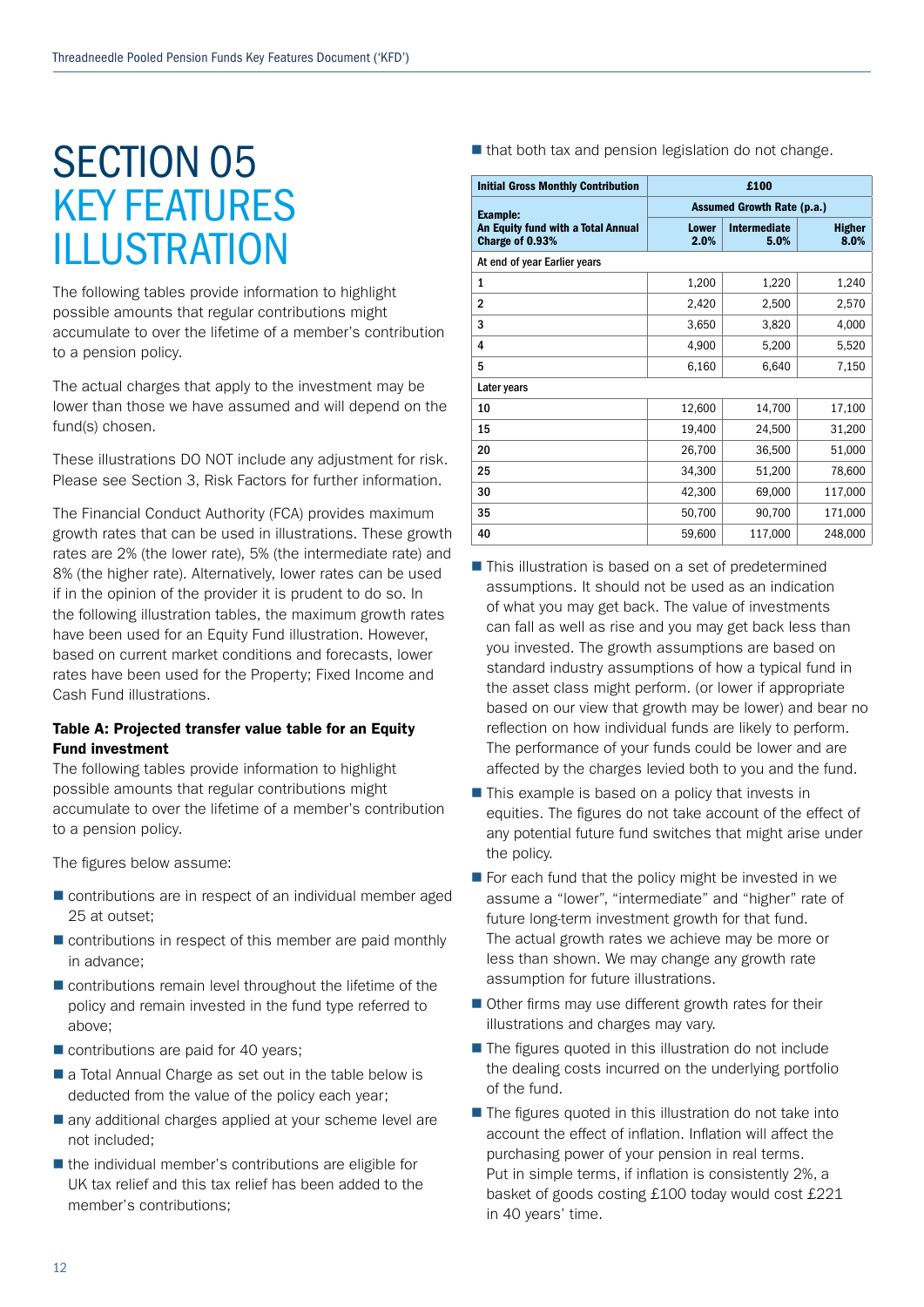- $\blacksquare$  What you might get back depends on a number of factors including:
	- $\blacksquare$  the contributions you make;
	- $\blacksquare$  the period your policy is invested;
	- $\blacksquare$  the investment approach or the funds you choose and the corresponding investment fund performance;
	- $\blacksquare$  the charges that apply;
	- $\blacksquare$  the tax treatment of your policy;
- $\blacksquare$  The actual charges that apply to your policy may be higher or lower than those we have assumed and will depend on the funds you choose and any additional charges applied at your scheme level.

### Table B: Effect of charges table for an Equity Fund investment

The following table provides information to highlight the effect that our deductions may have on a member's contribution to a pension policy.

It assumes that:

- $\blacksquare$  the individual member is aged 25 and initially contributes £100 gross per month until date of transfer;
- $\blacksquare$  investment growth of 5.0% per annum is achieved (i.e. the intermediate rate used in Table A above);
- $\blacksquare$  contributions remain level throughout the lifetime of the policy and remain invested in the fund type referred to above;
- $\blacksquare$  a Total Annual Charge of 0.93% is deducted from the value of the policy each year;
- $\blacksquare$  the individual member's contributions are eligible for UK tax relief and this tax relief has been added to the member's contributions;
- $\blacksquare$  that both tax and pension legislation do not change.

The transfer values shown are not guaranteed.

 $\blacksquare$  the actual charges that apply to your policy may be higher or lower than those we have assumed and will depend on the funds you choose and any additional charges applied at your scheme level.

| At end of year       | <b>Total Gross</b><br>contribution<br>to date<br>£ | <b>Effect of</b><br>deductions<br>to date<br>£ | What you might<br>get back*<br>£ |
|----------------------|----------------------------------------------------|------------------------------------------------|----------------------------------|
| <b>Earlier years</b> |                                                    |                                                |                                  |
| 1                    | 1,200                                              | $\overline{7}$                                 | 1,220                            |
| 2                    | 2,400                                              | 25                                             | 2,500                            |
| 3                    | 3,600                                              | 57                                             | 3,820                            |
| 4                    | 4,800                                              | 104                                            | 5,200                            |
| 5                    | 6,000                                              | 166                                            | 6,640                            |
| Later years          |                                                    |                                                |                                  |
| 10                   | 12,000                                             | 764                                            | 14,700                           |
| 15                   | 18,000                                             | 2,000                                          | 24,500                           |
| 20                   | 24,000                                             | 4,150                                          | 36,500                           |
| 25                   | 30,000                                             | 7,600                                          | 51,200                           |
| 30                   | 36,000                                             | 12,900                                         | 69,000                           |
| 35                   | 42,000                                             | 20,600                                         | 90,700                           |
| 40                   | 48,000                                             | 31,800                                         | 117,000                          |

\*i.e. what the individual member's transfer value might be, based on the assumptions above.

## WHAT ARE THE DEDUCTIONS FOR?

Deductions are made to cover our charges, including any commission paid, expenses, profit and any other adjustments. The bottom line shows that, over a 40 year term, the effect of the total deductions could amount to £31,800. Putting it another way, this would have the same effect as reducing the Intermediate Rate of growth from 5.0% down to 4.0% a year over the term.

Please note, any additional charges applied at your scheme level are not shown here.

### Table A: Projected transfer value table for a Property Fund investment

The following tables provide information to highlight possible amounts that regular contributions might accumulate to over the lifetime of a member's contribution to a pension policy.

The figures below assume:

- $\blacksquare$  contributions are in respect of an individual member aged 25 at outset;
- $\blacksquare$  contributions in respect of this member are paid monthly in advance;
- $\blacksquare$  contributions remain level throughout the lifetime of the policy and remain invested in the fund type referred to above;
- $\blacksquare$  contributions are paid for 40 years;
- $\blacksquare$  a Total Annual Charge as set out in the table below is deducted from the value of the policy each year;
- $\blacksquare$  any additional charges applied at your scheme level are not included;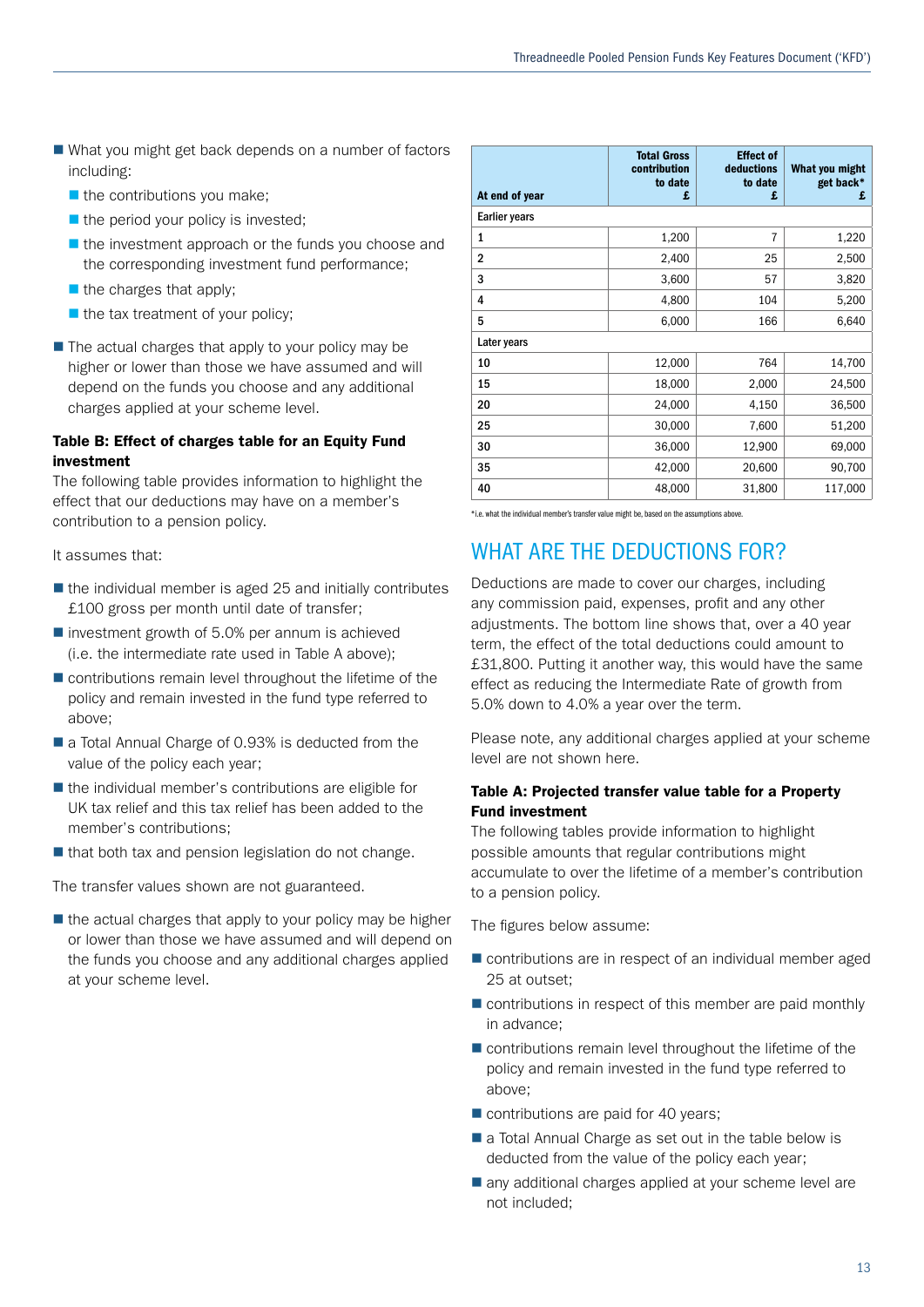- $\blacksquare$  the individual member's contributions are eligible for UK tax relief and this tax relief has been added to the member's contributions;
- $\blacksquare$  that both tax and pension legislation do not change.

| <b>Initial Gross Monthly Contribution</b>                     | £100                              |                             |                       |  |
|---------------------------------------------------------------|-----------------------------------|-----------------------------|-----------------------|--|
| <b>Example:</b>                                               | <b>Assumed Growth Rate (p.a.)</b> |                             |                       |  |
| A Property Fund with a Total<br><b>Annual Charge of 0.77%</b> | <b>Lower</b><br>1.5%              | <b>Intermediate</b><br>4.0% | <b>Higher</b><br>7.0% |  |
| At end of year Earlier years                                  |                                   |                             |                       |  |
| 1                                                             | 1,200                             | 1,220                       | 1,230                 |  |
| $\overline{2}$                                                | 2,410                             | 2,480                       | 2,550                 |  |
| 3                                                             | 3,640                             | 3,780                       | 3,950                 |  |
| 4                                                             | 4,870                             | 5,120                       | 5,430                 |  |
| 5                                                             | 6,110                             | 6,500                       | 7,010                 |  |
| Later years                                                   |                                   |                             |                       |  |
| 10                                                            | 12,400                            | 14,100                      | 16,400                |  |
| 15                                                            | 19,000                            | 23,000                      | 29,200                |  |
| 20                                                            | 25,800                            | 33,400                      | 46,400                |  |
| 25                                                            | 32,800                            | 45,600                      | 69,700                |  |
| 30                                                            | 40,100                            | 59,900                      | 101,000               |  |
| 35                                                            | 47,700                            | 76,700                      | 143,000               |  |
| 40                                                            | 55,500                            | 96,300                      | 200,000               |  |

## IMPORTANT NOTES

- $\blacksquare$  This illustration is based on a set of predetermined assumptions. It should not be used as an indication of what you may get back. The value of investments can fall as well as rise and you may get back less than you invested. The growth assumptions are based on standard industry assumptions of how a typical fund in the asset class might perform (or lower if appropriate based on our view that growth may be lower) and bear no reflection on how individual funds are likely to perform. The performance of your funds could be lower and are affected by the charges levied both to you and the fund.
- $\blacksquare$  This example is based on a policy that invests in property. The figures do not take account of the effect of any potential future fund switches that might arise under the policy.
- $\blacksquare$  For each fund that the policy might be invested in we assume a "lower", "intermediate" and "higher" rate of future long term investment growth for that fund. The actual growth rates we achieve may be more or less than shown. We may change any growth rate assumption for future illustrations.
- $\blacksquare$  Other firms may use different growth rates for their illustrations and charges may vary.
- $\blacksquare$  The figures quoted in this illustration do not include the dealing costs incurred on the underlying portfolio of the fund.
- $\blacksquare$  The figures quoted in this illustration do not take into account the effect of inflation. Inflation will affect the purchasing power of your pension in real terms. Put in simple terms, if inflation is consistently 2%, a basket of goods costing £100 today would cost £221 in 40 years' time.
- $\blacksquare$  The figures quoted in this illustration do not take into account the property expenses currently estimated to be 0.84% per annum. These expenses include maintenance and repair fees, property insurance, and letting costs.
- $\blacksquare$  What you might get back depends on a number of factors including:
	- $\blacksquare$  the contributions you make:
	- $\blacksquare$  the period your policy is invested;
	- $\blacksquare$  the investment approach or the funds you choose and the corresponding investment fund performance;
	- $\blacksquare$  the charges that apply; and
	- $\blacksquare$  the tax treatment of your policy.
- $\blacksquare$  The actual charges that apply to your policy may be higher or lower than those we have assumed and will depend on the funds you choose and any additional charges applied at your scheme level.

### Table B: Effect of charges table for a Property Fund investment

The following table provides information to highlight the effect that our deductions may have on a member's contribution to a pension policy.

It assumes that:

- $\blacksquare$  the individual member is aged 25 and initially contributes £100 gross per month until date of transfer;
- $\blacksquare$  investment growth of 4.0% per annum is achieved (i.e. the intermediate rate used in Table A above);
- $\blacksquare$  contributions remain level throughout the lifetime of the policy and remain invested in the fund type referred to above;
- $\blacksquare$  a Total Annual Charge of 0.77% is deducted from the value of the policy each year;
- $\blacksquare$  the individual member's contributions are eligible for UK tax relief and this tax relief has been added to the member's contributions;
- $\blacksquare$  that both tax and pension legislation do not change.

The transfer values shown are not guaranteed.

The actual charges that apply to your policy may be higher or lower than those we have assumed and will depend on the funds you choose and any additional charges applied at your scheme level.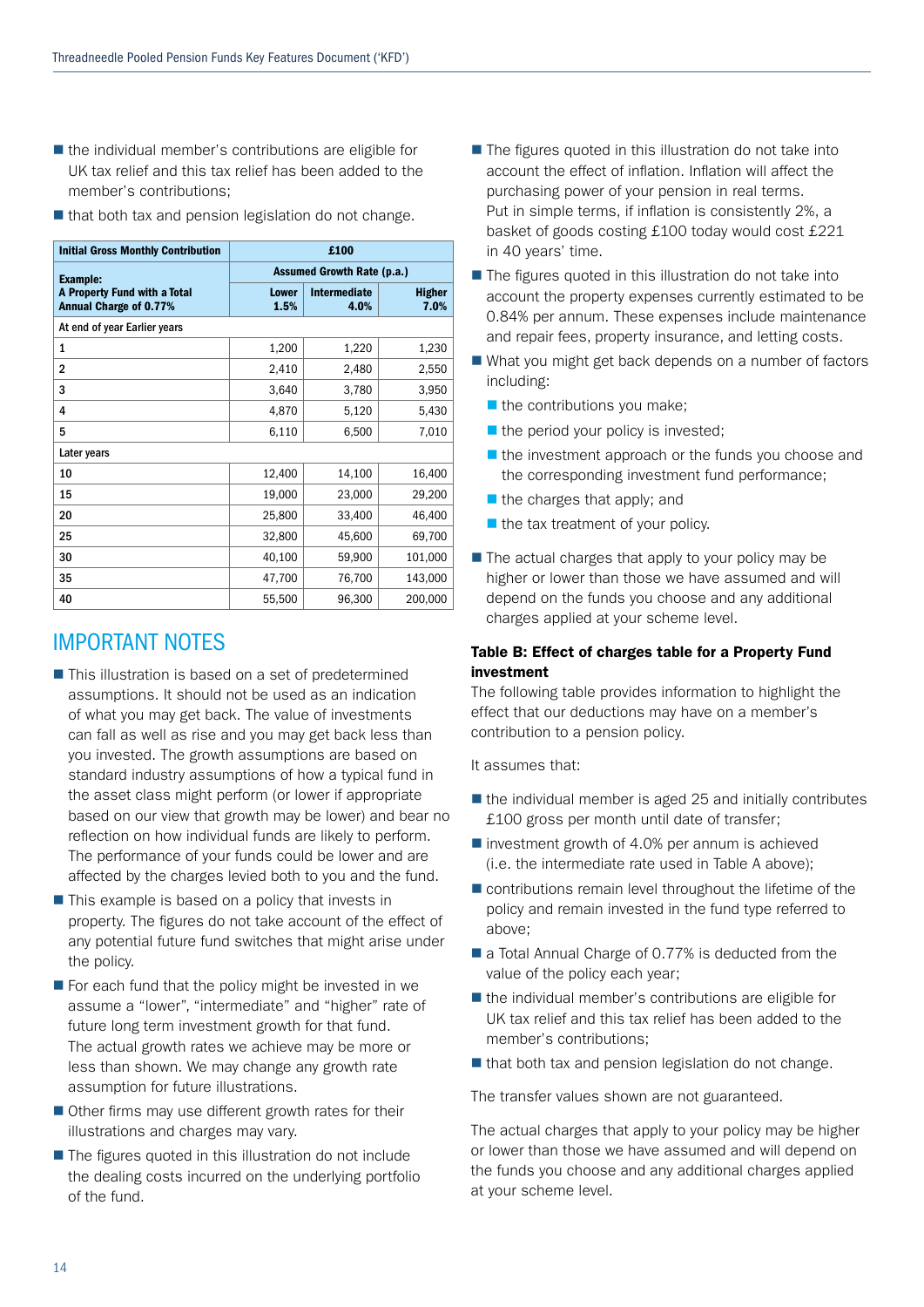| At end of year       | <b>Total Gross</b><br>contribution<br>to date<br>£ | <b>Effect of</b><br>deductions<br>to date<br>£ | What you might<br>get back*<br>£ |
|----------------------|----------------------------------------------------|------------------------------------------------|----------------------------------|
| <b>Earlier years</b> |                                                    |                                                |                                  |
| 1                    | 1,200                                              | 6                                              | 1,220                            |
| $\overline{2}$       | 2,400                                              | 21                                             | 2,480                            |
| 3                    | 3,600                                              | 47                                             | 3,780                            |
| 4                    | 4,800                                              | 84                                             | 5,120                            |
| 5                    | 6,000                                              | 133                                            | 6,500                            |
| Later years          |                                                    |                                                |                                  |
| 10                   | 12,000                                             | 595                                            | 14,100                           |
| 15                   | 18,000                                             | 1,510                                          | 23,000                           |
| 20                   | 24,000                                             | 3,030                                          | 33,400                           |
| 25                   | 30,000                                             | 5,370                                          | 45,600                           |
| 30                   | 36,000                                             | 8,770                                          | 59,900                           |
| 35                   | 42,000                                             | 13,600                                         | 76,700                           |
| 40                   | 48,000                                             | 20,200                                         | 96,300                           |

\*i.e. what the individual member's transfer value might be, based on the assumptions above.

## WHAT ARE THE DEDUCTIONS FOR?

Deductions are made to cover our charges, including any commission paid, expenses, profit and any other adjustments. The bottom line shows that, over a 40 year term, the effect of the total deductions could amount to £20,200.

Putting it another way, this would have the same effect as reducing the Intermediate Rate of growth from 4.0% down to 3.2% a year over the term.

Please note, any additional charges applied at your scheme level are not shown here.

### Table A: Projected transfer value table for a Fixed Income or Bond Fund investment

The following tables provide information to highlight possible amounts that regular contributions might accumulate to over the lifetime of a member's contribution to a pension policy.

The figures below assume:

- $\blacksquare$  contributions are in respect of an individual member aged 25 at outset;
- $\blacksquare$  contributions in respect of this member are paid monthly in advance;
- $\blacksquare$  contributions remain level throughout the lifetime of the policy and remain invested in the fund type referred to above;
- $\blacksquare$  contributions are paid for 40 years.
- $\blacksquare$  a Total Annual Charge as set out in the table below is deducted from the value of the policy each year;
- $\blacksquare$  any additional charges applied at your scheme level are not included;
- $\blacksquare$  the individual member's contributions are eligible for UK tax relief and this tax relief has been added to the member's contributions;
- $\blacksquare$  that both tax and pension legislation do not change.

| <b>Initial Gross Monthly Contribution</b>                         |                                   | £100                 |                       |  |
|-------------------------------------------------------------------|-----------------------------------|----------------------|-----------------------|--|
| <b>Example:</b>                                                   | <b>Assumed Growth Rate (p.a.)</b> |                      |                       |  |
| A Fixed Income Fund with a Total<br><b>Annual Charge of 0.65%</b> | <b>Lower</b><br>1.0%              | Intermediate<br>3.0% | <b>Higher</b><br>5.0% |  |
| At end of year Earlier years                                      |                                   |                      |                       |  |
| 1                                                                 | 1,200                             | 1,210                | 1,220                 |  |
| $\overline{2}$                                                    | 2,400                             | 2,450                | 2,500                 |  |
| 3                                                                 | 3,610                             | 3,730                | 3,840                 |  |
| 4                                                                 | 4,830                             | 5,030                | 5,230                 |  |
| 5                                                                 | 6,050                             | 6,360                | 6,690                 |  |
| Later years                                                       |                                   |                      |                       |  |
| 10                                                                | 12,200                            | 13,500               | 14,900                |  |
| 15                                                                | 18,400                            | 21,500               | 25,100                |  |
| 20                                                                | 24,800                            | 30,500               | 37,700                |  |
| 25                                                                | 31,300                            | 40,600               | 53,300                |  |
| 30                                                                | 37,900                            | 51,900               | 72,600                |  |
| 35                                                                | 44,600                            | 64,600               | 96,400                |  |
| 40                                                                | 51,400                            | 78,800               | 125,000               |  |

## IMPORTANT NOTES

- $\blacksquare$  This illustration is based on a set of predetermined assumptions. It should not be used as an indication of what you may get back. The value of investments can fall as well as rise and you may get back less than you invested. The growth assumptions are based on standard industry assumptions of how a typical fund in the asset class might perform (or lower if appropriate based on our view that growth may be lower) and bear no reflection on how individual funds are likely to perform. The performance of your funds could be lower and are affected by the charges levied both to you and the fund.
- $\blacksquare$  This example is based on a policy that invests in bonds. The figures do not take account of the effect of any potential future fund switches that might arise under the policy.
- $\blacksquare$  For each fund that the policy might be invested in we assume a "lower", "intermediate" and "higher" rate of future long term investment growth for that fund. The actual growth rates we achieve may be more or less than shown. We may change any growth rate assumption for future illustrations.
- $\blacksquare$  Other firms may use different growth rates for their illustrations and charges may vary.
- $\blacksquare$  The figures quoted in this illustration do not include the dealing costs incurred on the underlying portfolio of the fund.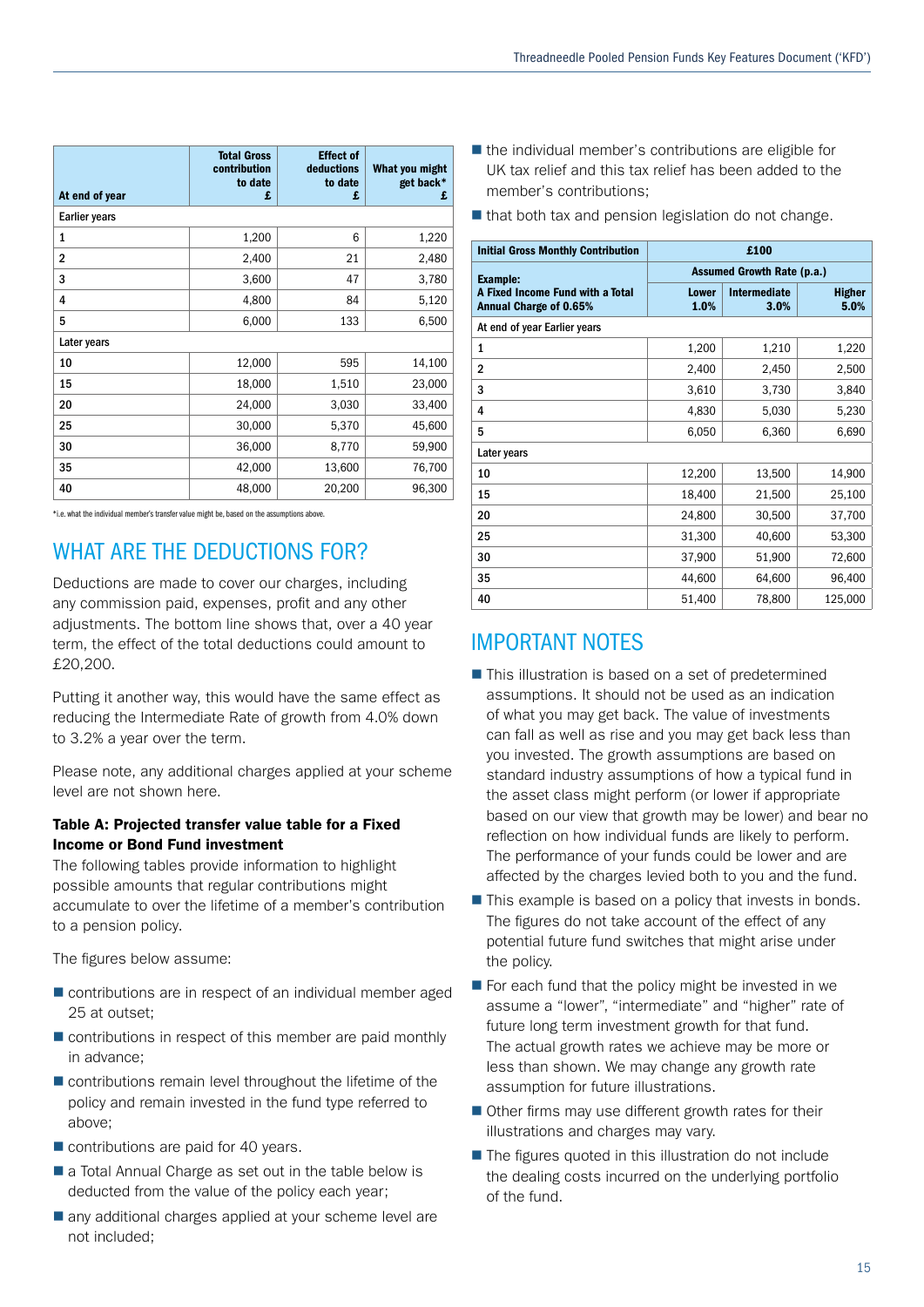- $\blacksquare$  The figures quoted in this illustration do not take into account the effect of inflation. Inflation will affect the purchasing power of your pension in real terms. Put in simple terms, if inflation is consistently 2%, a basket of goods costing £100 today would cost £221 in 40 years' time.
- $\blacksquare$  What you might get back depends on a number of factors including:
	- $\blacksquare$  the contributions you make;
	- $\blacksquare$  the period your policy is invested;
	- $\blacksquare$  the investment approach or the funds you choose and the corresponding investment fund performance;
	- $\blacksquare$  the charges that apply; and
	- $\blacksquare$  the tax treatment of your policy.
- $\blacksquare$  The actual charges that apply to your policy may be higher or lower than those we have assumed and will depend on the funds you choose and any additional charges applied at your scheme level.

### Table B: Effect of charges table for a Fixed Income or Bond Fund investment

The following table provides information to highlight the effect that our deductions may have on a member's contribution to a pension policy.

It assumes that:

- $\blacksquare$  the individual member is aged 25 and initially contributes £100 gross per month until date of transfer;
- $\blacksquare$  investment growth of 3.0% per annum is achieved (i.e. the intermediate rate used in Table A above);
- $\blacksquare$  contributions remain level throughout the lifetime of the policy and remain invested in the fund type referred to above;
- a Total Annual Charge of 0.65% is deducted from the value of the policy each year;
- $\blacksquare$  the individual member's contributions are eligible for UK tax relief and this tax relief has been added to the member's contributions;
- $\blacksquare$  that both tax and pension legislation do not change. The transfer values shown are not guaranteed.

The actual charges that apply to your policy may be higher or lower than those we have assumed and will depend on the funds you choose and any additional charges applied at your scheme level.

| At end of year       | <b>Total Gross</b><br>contribution<br>to date<br>£ | <b>Effect of</b><br>deductions<br>to date<br>£ | What you might<br>get back*<br>£ |
|----------------------|----------------------------------------------------|------------------------------------------------|----------------------------------|
| <b>Earlier years</b> |                                                    |                                                |                                  |
| 1                    | 1,200                                              | 5                                              | 1,210                            |
| $\overline{2}$       | 2,400                                              | 17                                             | 2,450                            |
| 3                    | 3,600                                              | 39                                             | 3,730                            |
| 4                    | 4,800                                              | 69                                             | 5,030                            |
| 5                    | 6,000                                              | 109                                            | 6,360                            |
| Later years          |                                                    |                                                |                                  |
| 10                   | 12,000                                             | 472                                            | 13,500                           |
| 15                   | 18,000                                             | 1,160                                          | 21,500                           |
| 20                   | 24,000                                             | 2,260                                          | 30,500                           |
| 25                   | 30,000                                             | 3,860                                          | 40,600                           |
| 30                   | 36,000                                             | 6,090                                          | 51,900                           |
| 35                   | 42,000                                             | 9,100                                          | 64,600                           |
| 40                   | 48,000                                             | 13,100                                         | 78,800                           |

\*i.e. what the individual member's transfer value might be, based on the assumptions above.

## WHAT ARE THE DEDUCTIONS FOR?

Deductions are made to cover our charges, including any commission paid, expenses, profit and any other adjustments. The bottom line shows that, over a 40 year term, the effect of the total deductions could amount to £13,100. Putting it another way, this would have the same effect as reducing the Intermediate Rate of growth from 3.0% down to 2.3% a year over the term. Please note, any additional charges applied at your scheme level are not shown here.

### Table A: Projected transfer value table for a Deposit Fund investment

The following tables provide information to highlight possible amounts that regular contributions might accumulate to over the lifetime of a member's contribution to a pension policy.

The figures below assume:

- $\blacksquare$  contributions are in respect of an individual member aged 25 at outset;
- $\blacksquare$  contributions in respect of this member are paid monthly in advance;
- $\blacksquare$  contributions remain level throughout the lifetime of the policy and remain invested in the fund type referred to above;
- $\blacksquare$  contributions are paid for 40 years;
- $\blacksquare$  a Total Annual Charge as set out in the table below is deducted from the value of the policy each year;
- $\blacksquare$  any additional charges applied at your scheme level are not included;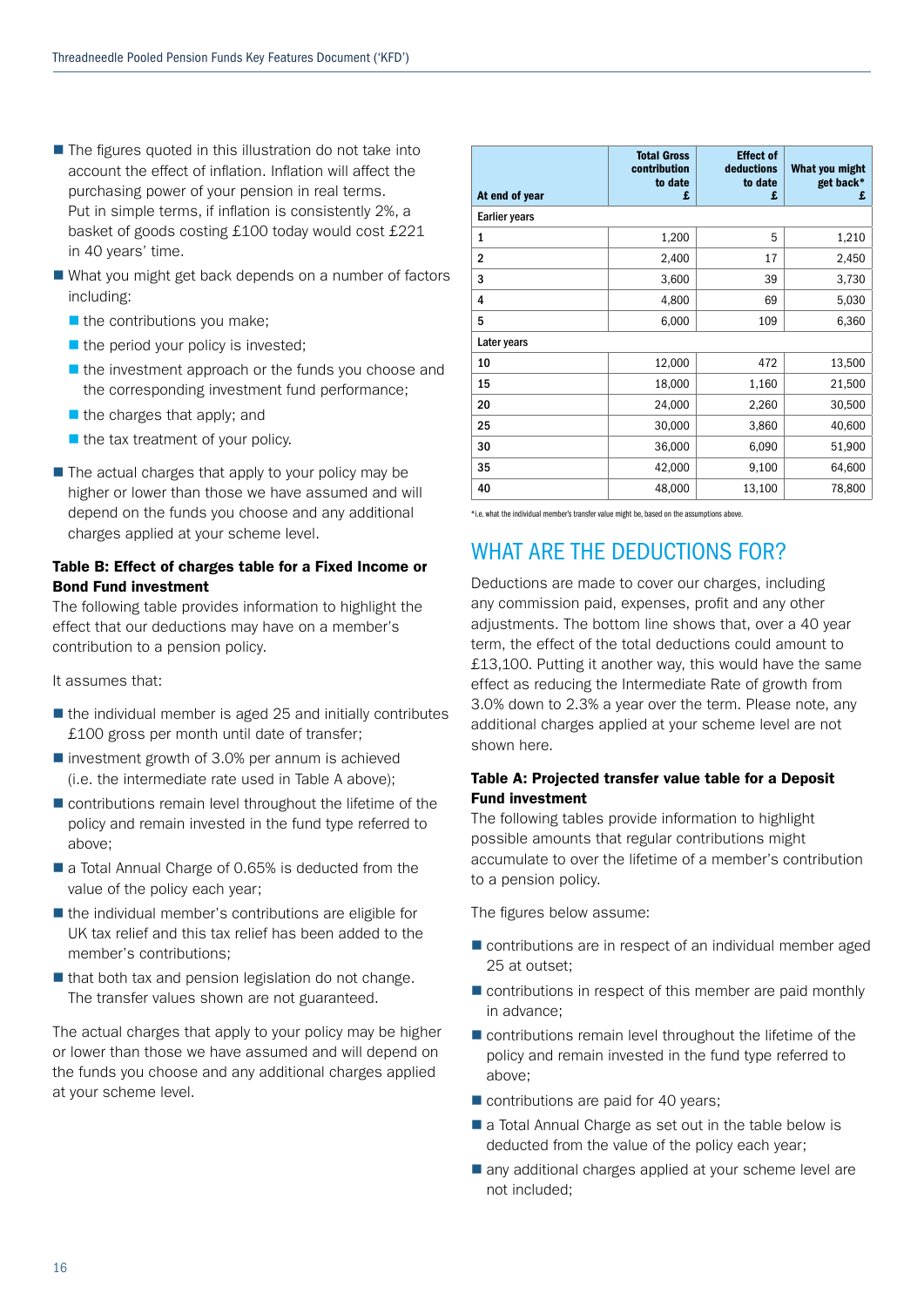- $\blacksquare$  the individual member's contributions are eligible for UK tax relief and this tax relief has been added to the member's contributions;
- $\blacksquare$  that both tax and pension legislation do not change

| <b>Initial Gross Monthly Contribution</b>                    | £100                              |                      |                       |  |
|--------------------------------------------------------------|-----------------------------------|----------------------|-----------------------|--|
| <b>Example:</b>                                              | <b>Assumed Growth Rate (p.a.)</b> |                      |                       |  |
| A Deposit Fund with a Total<br><b>Annual Charge of 0.30%</b> | <b>Lower</b><br>0.5%              | Intermediate<br>2.0% | <b>Higher</b><br>4.0% |  |
| At end of year Earlier years                                 |                                   |                      |                       |  |
| 1                                                            | 1,200                             | 1,210                | 1,220                 |  |
| $\overline{2}$                                               | 2,400                             | 2,440                | 2,490                 |  |
| 3                                                            | 3,610                             | 3,690                | 3,800                 |  |
| 4                                                            | 4,810                             | 4,960                | 5,170                 |  |
| 5                                                            | 6,030                             | 6,260                | 6,580                 |  |
| Later years                                                  |                                   |                      |                       |  |
| 10                                                           | 12,100                            | 13,000               | 14,400                |  |
| 15                                                           | 18,200                            | 20,400               | 23,900                |  |
| 20                                                           | 24,400                            | 28,500               | 35,200                |  |
| 25                                                           | 30,700                            | 37,300               | 48,800                |  |
| 30                                                           | 37,000                            | 46,800               | 65,100                |  |
| 35                                                           | 43,400                            | 57,200               | 84,600                |  |
| 40                                                           | 49,900                            | 68,400               | 108,000               |  |

### IMPORTANT NOTES

- $\blacksquare$  This illustration is based on a set of predetermined assumptions. It should not be used as an indication of what you may get back. The value of investments can fall as well as rise and you may get back less than you invested. The growth assumptions are based on standard industry assumptions of how a typical fund in the asset class might perform (or lower if appropriate based on our view that growth may be lower) and bear no reflection on how individual funds are likely to perform. The performance of your funds could be lower and are affected by the charges levied both to you and the fund.
- $\blacksquare$  This example is based on a policy that invests in deposits. The figures do not take account of the effect of any potential future fund switches that might arise under the policy.
- $\blacksquare$  For each fund that the policy might be invested in we assume a "lower", "intermediate" and "higher" rate of future long term investment growth for that fund. The actual growth rates we achieve may be more or less than shown. We may change any growth rate assumption for future illustrations.
- $\blacksquare$  Other firms may use different growth rates for their illustrations and charges may vary.
- $\blacksquare$  The figures quoted in this illustration do not include the dealing costs incurred on the underlying portfolio of the fund.
- $\blacksquare$  The figures quoted in tis illustration do not take into account the effect of inflation. Inflation will affect the purchasing power of your pension in real terms. Put in simple terms, if inflation is consistently 2%, a basket of goods costing £100 today would cost £221 in 40 years' time.
- $\blacksquare$  What you might get back depends on a number of factors including:
	- $\blacksquare$  the contributions you make;
	- $\blacksquare$  the period your policy is invested;
	- $\blacksquare$  the charges that apply;
	- $\blacksquare$  the tax treatment of your policy;
- $\blacksquare$  The actual charges that apply to your policy may be higher or lower than those we have assumed and will depend on the funds you choose and any additional charges applied at your scheme level.

### Table B: Effect of charges table for a Deposit Fund investment

The following table provides information to highlight the effect that our deductions may have on a member's contribution to a pension policy.

It assumes that:

- $\blacksquare$  the individual member is aged 25 and initially contributes £100 gross per month until date of transfer;
- $\blacksquare$  the investment approach or the funds you choose and the corresponding investment fund performance;
- $\blacksquare$  investment growth of 2.0% per annum is achieved (i.e. the intermediate rate used in Table A above);
- $\blacksquare$  contributions remain level throughout the lifetime of the policy and remain invested in the fund type referred to above;
- a Total Annual Charge of 0.30% is deducted from the value of the policy each year;
- $\blacksquare$  the individual member's contributions are eligible for UK tax relief and this tax relief has been added to the member's contributions;
- $\blacksquare$  that both tax and pension legislation do not change. The transfer values shown are not guaranteed.

The actual charges that apply to your policy may be higher or lower than those we have assumed and will depend on the funds you choose and any additional charges applied at your scheme level.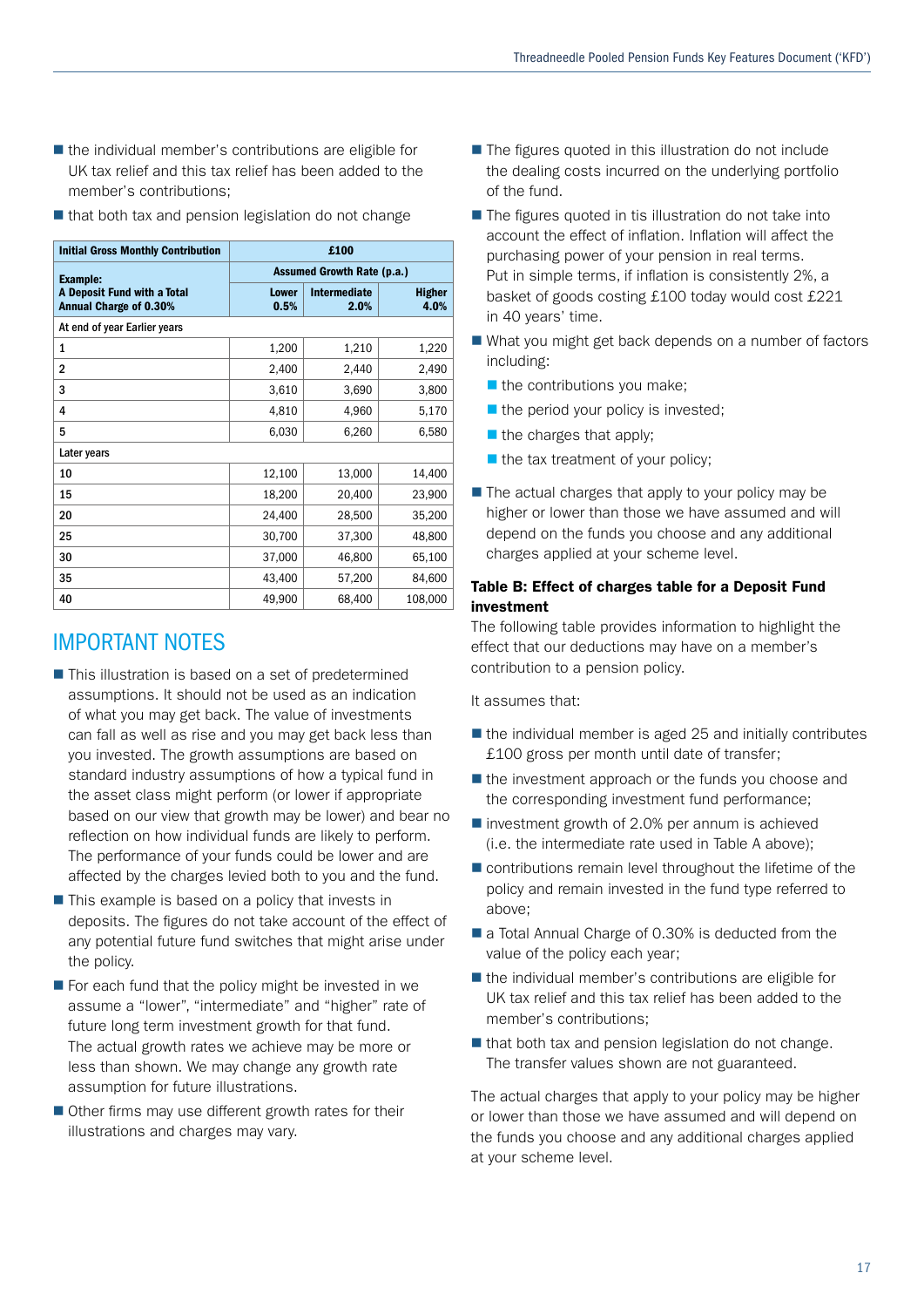| At end of year       | <b>Total Gross</b><br>contribution<br>to date<br>£ | <b>Effect of</b><br>deductions<br>to date<br>£ | What you might<br>get back*<br>£ |  |  |  |
|----------------------|----------------------------------------------------|------------------------------------------------|----------------------------------|--|--|--|
| <b>Earlier years</b> |                                                    |                                                |                                  |  |  |  |
| 1                    | 1,200                                              | $\overline{2}$                                 | 1,210                            |  |  |  |
| $\overline{2}$       | 2,400                                              | 8                                              | 2,440                            |  |  |  |
| 3                    | 3,600                                              | 18                                             | 3,690                            |  |  |  |
| 4                    | 4,800                                              | 31                                             | 4,960                            |  |  |  |
| 5                    | 6,000                                              | 49                                             | 6,260                            |  |  |  |
| Later years          |                                                    |                                                |                                  |  |  |  |
| 10                   | 12,000                                             | 206                                            | 13,000                           |  |  |  |
| 15                   | 18,000                                             | 492                                            | 20,400                           |  |  |  |
| 20                   | 24,000                                             | 929                                            | 28,500                           |  |  |  |
| 25                   | 30,000                                             | 1,550                                          | 37,300                           |  |  |  |
| 30                   | 36,000                                             | 2,370                                          | 46,800                           |  |  |  |
| 35                   | 42,000                                             | 3,440                                          | 57,200                           |  |  |  |
| 40                   | 48,000                                             | 4,790                                          | 68,400                           |  |  |  |

\*i.e. what the individual member's transfer value might be, based on the assumptions above.

## WHAT ARE THE DEDUCTIONS FOR?

Deductions are made to cover our charges, including any commission paid, expenses, profit and any other adjustments. The bottom line shows that, over a 40 year term, the effect of the total deductions could amount to £4,790.

Putting it another way, this would have the same effect as reducing the Intermediate Rate of growth from 2.0% down to 1.7% a year over the term.

Please note, any additional charges applied at your scheme level are not shown here.

## SECTION 06 OTHER INFORMATION

## OTHER PARTIES PROVIDING SERVICES TO TPEN:

### Investment Manager:

Threadneedle Asset Management Limited Cannon Place 78 Cannon Street London EC4N 6AG

Threadneedle Asset Management Limited provides investment management services to TPEN

## REGISTRAR AND TRANSFER AGENT:

Link Fund Administrators Limited Arlington Business Centre Millshaw Park Lane Leeds LS11 0PA

For postal enquiries, please use address under the *How to Contact Us* section.

## AUDITORS:

PricewaterhouseCoopers LLP Atria One 114 Morrison Street Edinburgh EH3 8EX

### Audited Financial Statements

TPEN has an annual accounting end date of 31 December. Copies of audited financial statement may be obtained on request from clientservices@columbiathreadneedle.com

### Stock lending

Stock lending is a process whereby the owner of a security (such as an equity share or fixed interest holding) lends the security to another party in return for a fee.

From time to time, TPEN may engage in stock lending, either directly or indirectly by being invested in other Threadneedle funds which are engaged in stock lending arrangements.

In the process of direct stock lending, the relevant TPEN fund will receive a share of the fees, which may be shared with the intermediary party which facilitates the transaction. Further information on TPEN's stock lending policy is available on request.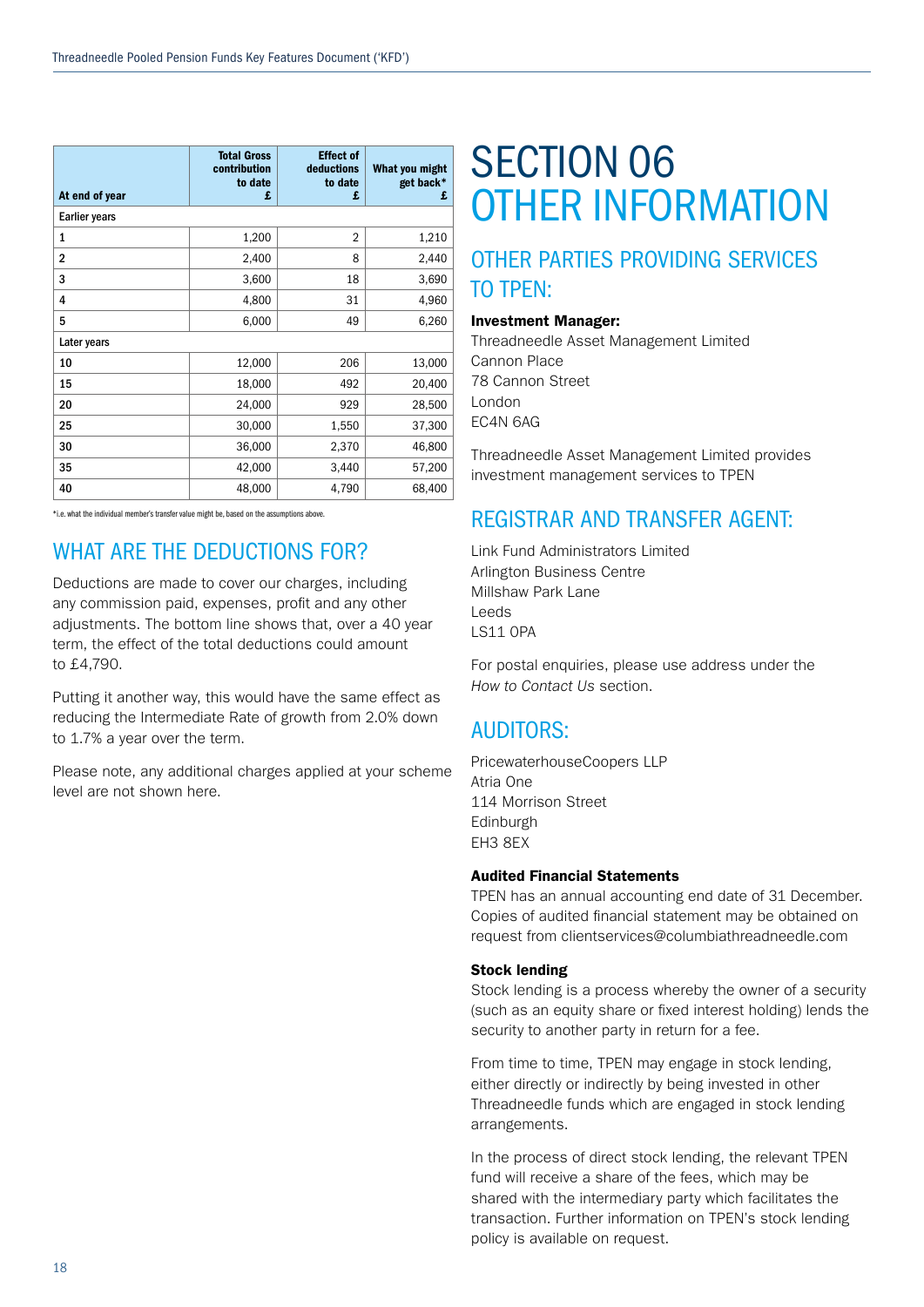### Corporate Governance and Voting Policy

Threadneedle has corporate governance policies set out in the documents 'Governance and Responsible Investment' and 'Principles for Proxy Voting' which are available on request.

### Compensation

You may qualify for compensation from the Financial Services Compensation Scheme (FSCS) if TPEN become unable to pay claims against us because of financial difficulties. This will depend on the nature of the business and the circumstances of the claim.

You can find out more about the FSCS by visiting their website; www.fscs.org.uk or by calling; 0800 678 1100 or 020 7741 4100 Open 8.30am to 5.30pm, Monday to Friday

### **COMPLAINTS**

If you wish to make a complaint about any aspect of our service, please do not hesitate to contact us. Our contact details can be found in 'How to contact us' on page 22.

A copy of our complaints handling procedure is available on request.

Any sales-related complaints that we cannot settle can be referred to the:

## THE FINANCIAL OMBUDSMAN SERVICE

South Quay Plaza 183 Marsh Wall London E14 9SR Telephone: 0800 023 4567 or 0300 123 9123 Switch Board: 020 7964 1000 Fax: 020 7664 1001 Website: www.financial-ombudsman.org.uk E-mail: complaint.info@financial-ombudsman.org.uk

Any administration related complaint should be directed to your administrator. We are not responsible for member level administration as we do not provide administration services. Any administration related complaints unresolved by your administrator can be referred to:

### The Pensions Advisory Service

11 Belgrave Road London SW1V 1RB Telephone: 0300 123 1047 Open 9am to 5pm, Monday to Friday E-mail: enquiries@pensionsadvisoryservice.org.uk Your complaint may then be referred to:

### The Pensions Ombudsman

Belgrave Road London SW1V 1RB Telephone: 020 7630 2200 E-mail: enquiries@pensionsadvisoryservice.org.uk

Making a complaint to The Pensions Advisory Service or the Financial Ombudsman will not affect your legal rights.

### The Regulator

Threadneedle Pensions Limited is registered in England and Wales, No. 984167. Registered Office: Cannon Place, 78 Cannon Street, London EC4N 6AG. Authorised by the Prudential Regulation Authority and regulated by the Financial Conduct Authority and the Prudential Regulation Authority.

You can check the register at: www.fca.org.uk/register

Or you can contact the FCA or PRA directly:

The Financial Conduct Authority: Endeavour Square London E20 1JN

Consumer Helpline: 0800 111 6768

Prudential Regulation Authority 20 Moorgate London EC2R 6DA Switchboard: 020 7601 4444

### **TAX STATUS**

The information given here does not constitute legal or tax advice. Therefore, before investing, switching or redeeming units in TPEN funds, investors in TPEN funds should consult their own professional advisor on the likely tax consequences of such transactions and request further information from their pension scheme provider.

The following is based on TPEN's understanding of current law and practice in October 2020, when this KFD was prepared.

TPEN Funds, as unit-linked funds, are generally exempt from UK tax on income and capital gains arising on investments including any derivatives held within them and deposits held for the purposes of the fund.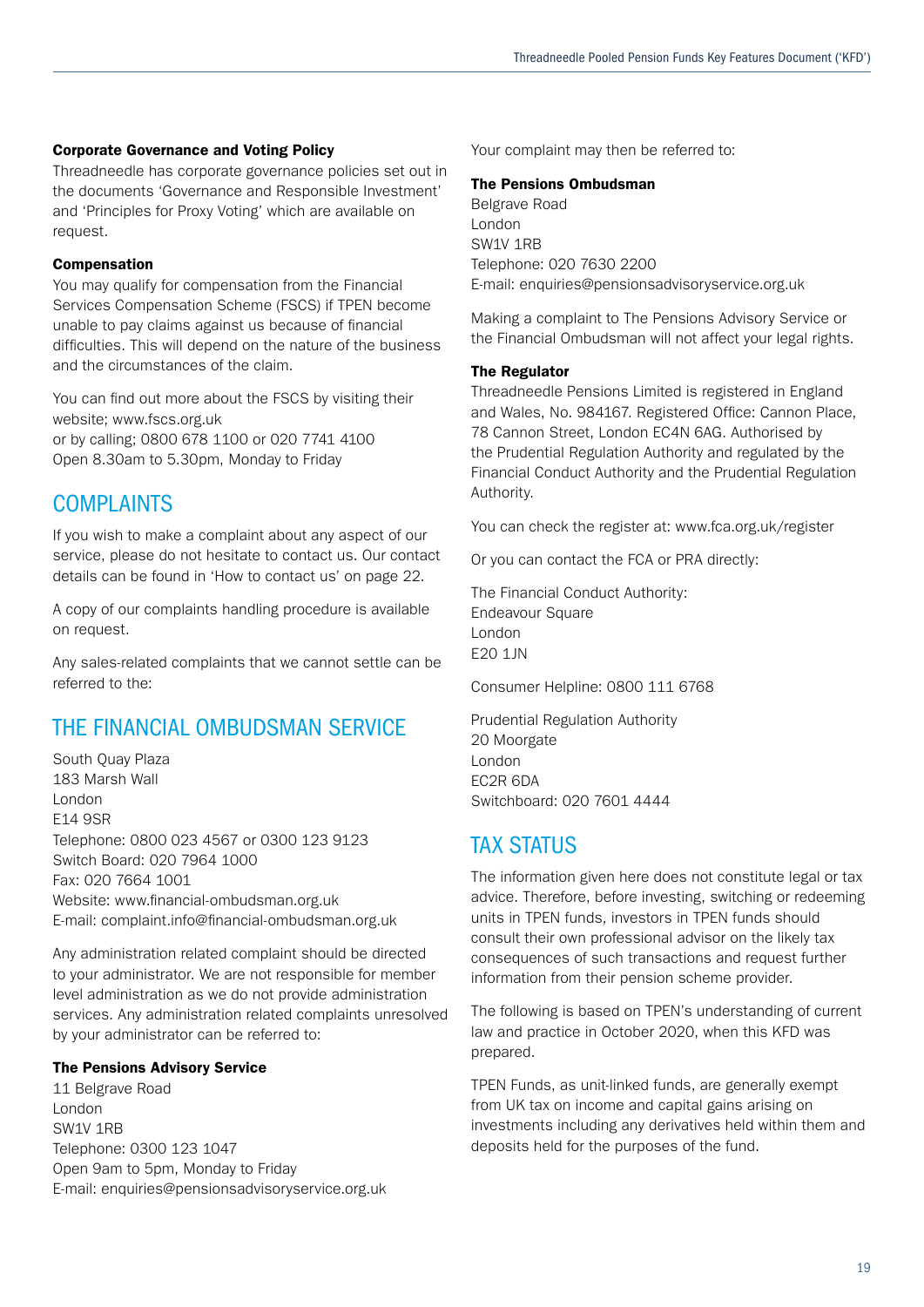Dividends and interest income received by the funds may be subject to foreign withholding taxes deducted at source. However, the availability of tax treaty relief between countries could potentially reduce this. Although TPEN will seek to reclaim such foreign withholding taxes for the benefit of policyholders where possible and practicable, TPEN cannot guarantee that it will be successful in doing so.

Under current UK law and practice, the UK pension fund management services provided by the fund manager are exempt from Value Added Tax ('VAT') in accordance with VAT Act 1994 Schedule 9, Group 2, Item 1.

### PRIVACY STATEMENT

### Your data controller

For the purposes of the UK Data Protection Act 1998 and/ or any consequential national data protection legislation, and/or any other applicable legislation or regulation, the data controller in respect of any personal information provided is TPEN Threadneedle Pensions Limited. In this privacy statement 'we', 'us' and 'our' means TPEN Threadneedle Pensions Limited.

### Uses made of your personal information

This Privacy Statement covers information about you ("personal information") that you supply to us. This information will typically include information such as your name, address, date of birth, telephone number, email address, gender, financial information and other information you provide to us. Our legal basis to process your information includes doing so in order to comply with our legal obligations (e.g., for the purposes of debt collection and/or the prevention of fraud or any other crime), to perform a contract between us and you (e.g., manage and administer your account (including but not limited to contacting you with details of changes to the products you have bought, and offering you new investment products), establish and defend any legal claims, or because you have consented to our use of your information. We may also process your personal information because it is necessary for our legitimate business interests (e.g., for internal analysis and research), we may also process your data in order to comply with legal or regulatory requirements.

### Sharing of your personal information

We may use external third parties such as those described below to process your personal information on our behalf in accordance with the purposes set out in this privacy statement.

Where you have notified us of your adviser, the personal information provided may be shared with your adviser. You must notify us in writing if you no longer wish us to share your personal information with your adviser or of

any change to your adviser. Your adviser should have its own arrangements with you about its use of your personal information. For the avoidance of doubt, if you do wish to exercise any of your individual rights as set out in our privacy notice via your nominated adviser then we will require written authorisation from you (or both of you, in the case of a joint account) before we can share any such personal information with your adviser.

The personal information provided may also be shared with other organisations (including but not limited to governmental and/or tax authorities in the UK and outside the UK) in order for us to comply with any legal or regulatory requirements (e.g., audit reporting and antimoney laundering checks) and, in addition (in respect of tax authorities, and where lawful to do so under data protection laws) where necessary for the purposes of ensuring that tax is paid correctly and that we receive refunds of tax already paid when this is due to us. We may also transfer your personal information to appointed third party administrators, such as transfer agents, in order to process customer applications, carry out record keeping, dealing with subscriptions, switching, withdrawals and terminations, and certain communications. In addition, we may share your personal information with the companies within the ACD's group of companies for the purposes set out in this privacy statement and our privacy policy.

#### Business changes

If we or the Threadneedle group of companies undergoes a group reorganisation or is sold to a third party, your personal information provided to us may be transferred to that reorganised entity or third party and used for the purposes highlighted above.

#### Overseas transfers

We may transfer your personal information to countries located outside of the European Economic Area (the 'EEA'), including to the United States. This may happen when our servers, suppliers and/or, service providers are based outside of the EEA. We may transfer your information under certain circumstances (e.g., where it is necessary to perform our contract with you). The data protection laws and other laws of these countries may not be as comprehensive as those that apply within the EEA – in these instances we will take steps to ensure that your privacy and confidentiality rights are respected. We implement measures such as standard data protection contractual clauses to ensure that any transferred personal information remains protected and secure. A copy of these clauses can be obtained by contacting us at the address listed below in the "Contact Information" section. Details of the countries relevant to you will be provided upon request.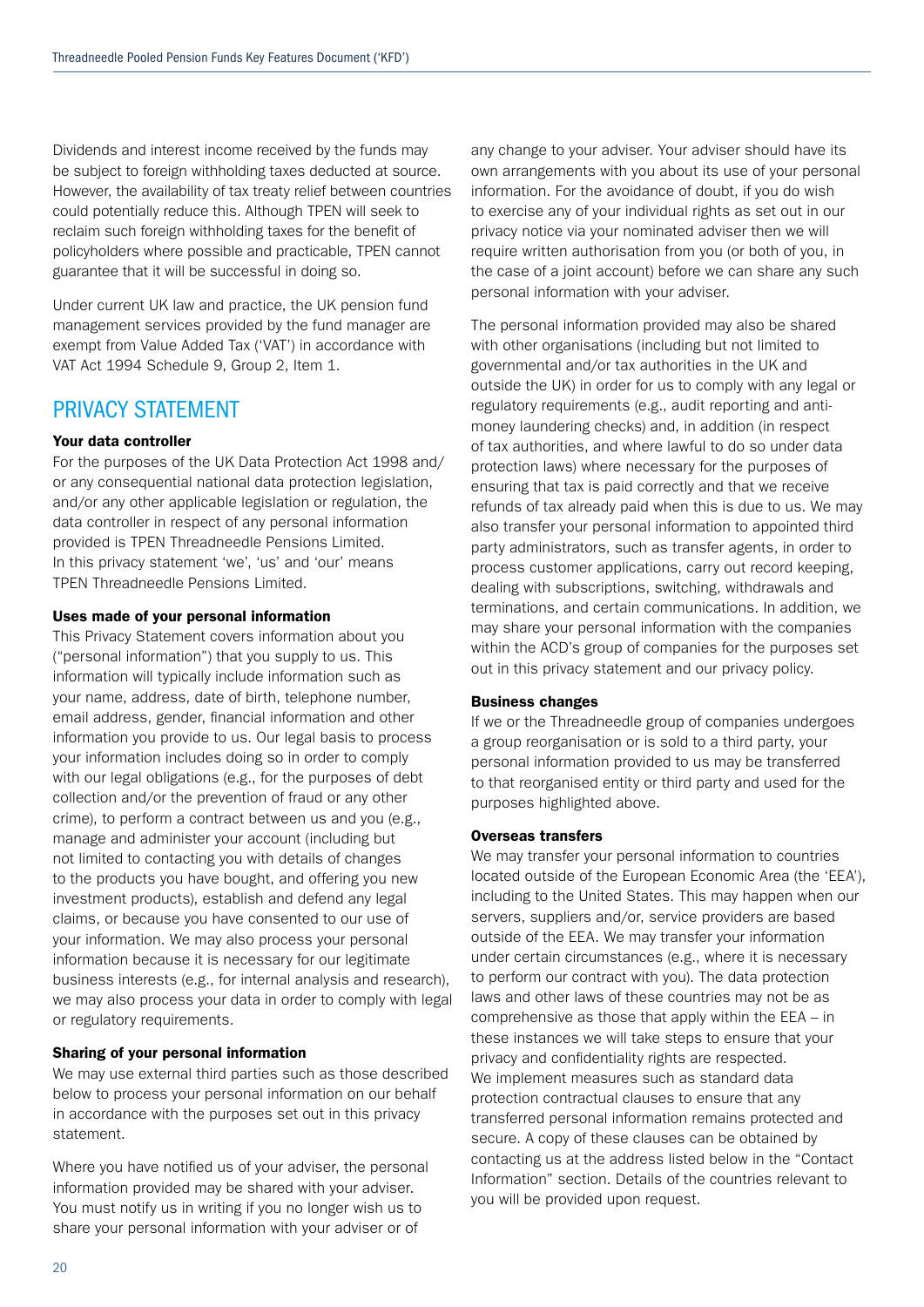### Your Rights

With limited exceptions, you are entitled, in accordance with applicable law, to object to or request restriction of processing of your personal information, and to request access to, rectification, erasure and portability of your personal information. This service is provided free of charge unless requests are manifestly unfounded or excessive. In these circumstances, we reserve the right to charge a reasonable fee or, refuse to act on the request. You can write to us at ACD Client Services at the details provided in the Directory or by contacting us at the address listed below in the "Contact Information" section.

If any of the information that we hold about you is wrong, please tell us and we will put it right.

You may lodge a complaint with the applicable regulator if you consider our processing of your personal information may infringe applicable law.

### Data Security and Retention

We maintain reasonable security measures to safeguard personal information from loss, interference, misuse, unauthorized access, disclosure, alteration or destruction. We also maintain reasonable procedures to help ensure that such data is reliable for its intended use and is accurate, complete and current.

Personal information will be retained only for so long as reasonably necessary for the purposes set out above, in accordance with applicable laws. For more information on our data retention periods, you can request a copy of our data retention policy by writing or emailing to the address listed below in the "Contact Information" section.

### Contact Information

You can raise any issues regarding the processing of your personal information by contacting our Data Protection Officer at any time: DPO@columbiathreadneedle.com or Cannon Place, 78 Cannon Street, London EC4N 6AG.

### CONFLICT OF INTEREST

During the term of your policy, conflicts of interest may arise between you and us, our associated companies or our representatives.

A conflict of interest is where our duties to you as an investor may conflict with what is best for ourselves. To ensure we treat customers fairly, we have a policy in place on how to identify and manage these conflicts.

## MONEY LAUNDERING

Investments in connection with TPEN will be covered by United Kingdom legislation designed to prevent money laundering. In order to meet these requirements, TPEN may ask investors to provide proof of identity or other documents, such as Trust Company's legal documents, when contracting a unit-linked policy. For this purpose, TPEN may use credit reference agencies (who will record that an enquiry has been made) and/or may check electronic databases.

### LAW AND LANGUAGE

All the information in this document is based on our understanding of current law relating to pensions.

Your Policy Document is governed by English Law. All our customer communications will only be available in English.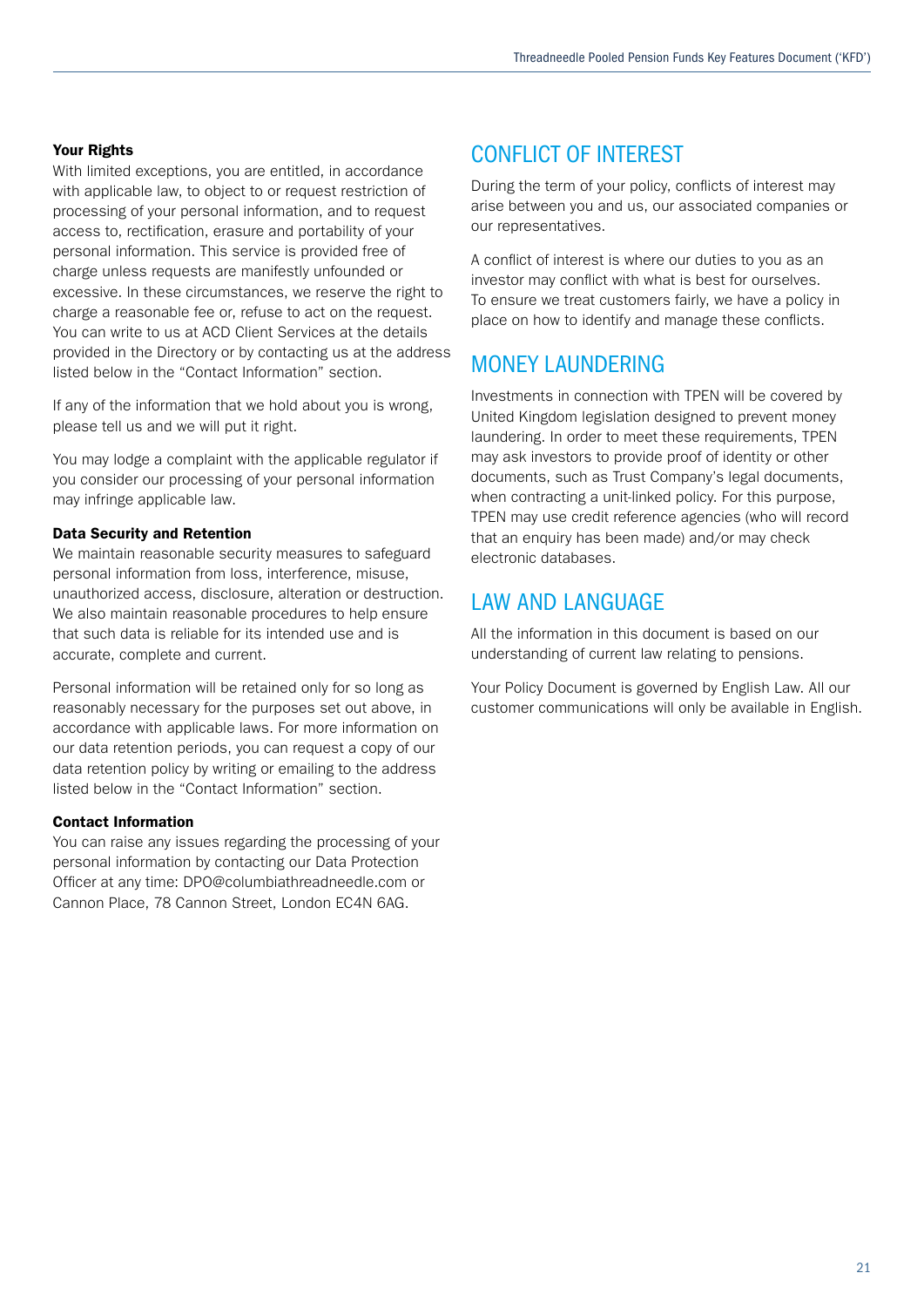## SECTION 07 HOW TO CONTACT US

There are several different ways of getting in touch with us.

### For general enquiries:

You can call us at: 020 7464 5667 Call charges will vary. We may record and monitor calls.

You can e-mail us at: clientservices@columbiathreadneedle.com

### You can write to us at:

Threadneedle Pensions Limited Cannon Place 78 Cannon Street London EC4N 6AG

You can also visit our website at: www.columbiathreadneedle.co.uk

### For registration and dealing:

Tel: 0345 608 0956 tpendealing@linkgroup.co.uk

### For dealing postal enquiries:

Link Fund Administrators Limited PO Box 390 Unit 1 Roundhouse Road Darlington DL1 9UG

## SECTION 08 ABOUT COLUMBIA THREADNEEDLE INVESTMENTS

Columbia Threadneedle Investments manages £430 billion\* of assets for institutional and individual clients around the world. We have more than 450 investment professionals globally and aim to deliver strong and repeatable risk-adjusted returns through an active and consistent investment approach that is team-based, riskaware and performance- driven. Columbia Threadneedle Investments is the global asset management group of Ameriprise Financial, Inc., a leading US-based financial services provider. As part of Ameriprise, we are supported by a large and well- capitalised diversified financial services firm.

#### \*as at 30 June 2021.

Threadneedle Pensions Limited. Registered in England and Wales, No. 984167. Registered Office: Cannon Place, 78 Cannon Street, London EC4N 6AG. Authorised by the Prudential Regulation Authority and regulated by the Financial Conduct Authority and the Prudential Regulation Authority.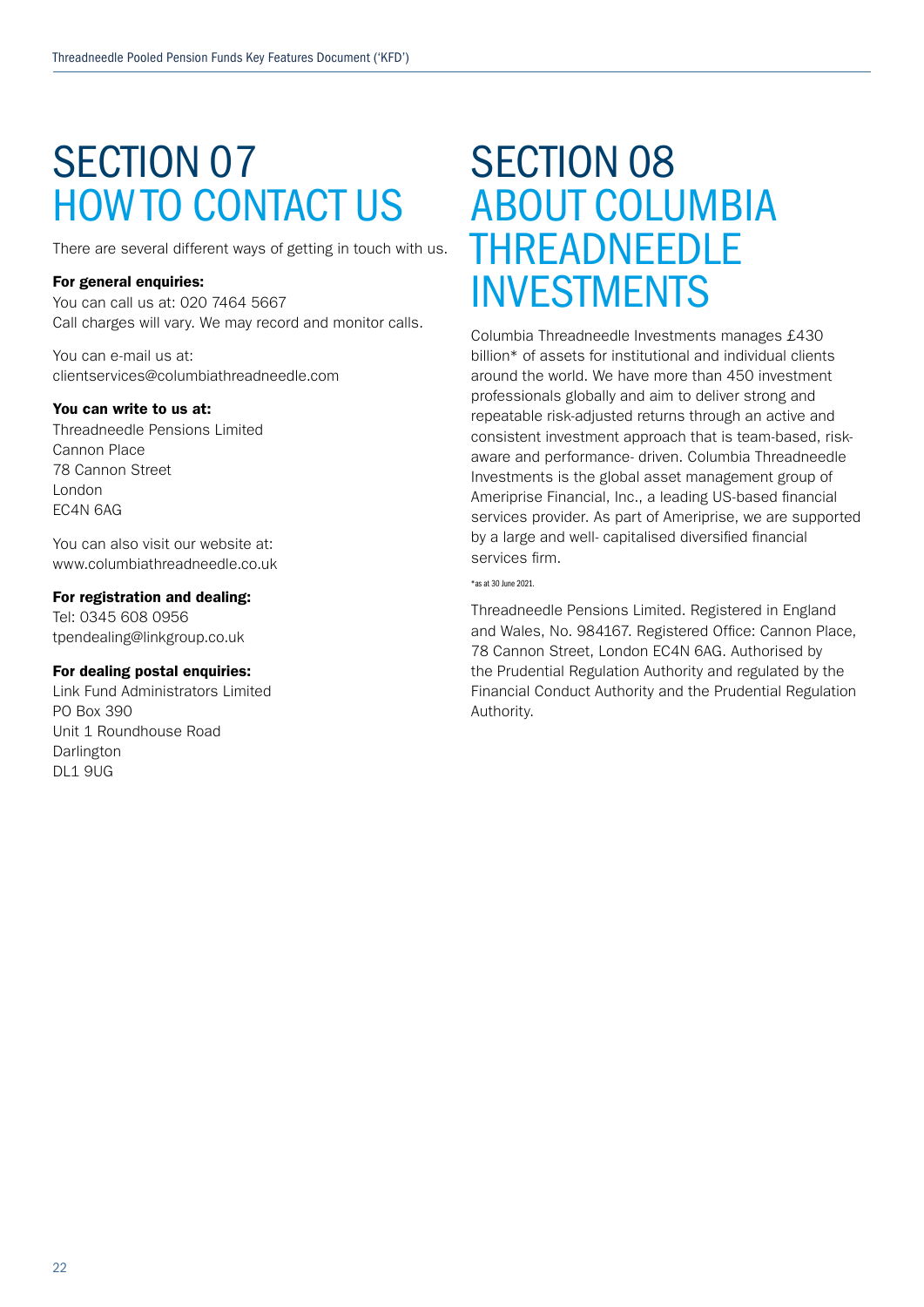# ANNEX 1

ADDITIONAL INFORMATION WITH RESPECT TO THE PROPERTY FUND, PROVIDED IN ACCORDANCE WITH THE ASSOCIATION OF REAL ESTATE FUNDS (AREF) CODE OF PRACTICE.

### Fund Structure

The Threadneedle Pensions Limited Pooled Property Fund was launched on 31 December 1979. It is domiciled in the United Kingdom and operated as a unit-linked life fund for UK pension business only, accessible through a pooled pension fund policy issued by TPEN.

The Fund is open-ended, and provides an opportunity for UK Pension Funds to have an indirect investment exposure to a diversified portfolio of property assets in the United Kingdom.

Threadneedle Pensions Limited receives subscriptions for units, holds the underlying property and the assets of the Fund.

## MANAGEMENT STRUCTURE AND ACCOUNTABILITY

### Threadneedle Pensions Limited Pooled Property Fund



### Investment Objective of the Fund

This Key Features Document sets out the objectives for the Fund. A change to the objectives by TPEN, requires a 3-month period of notice to policyholders'.

The Fund's investment objective is to generate total returns (from income and capital appreciation) that are 1% per annum, above its benchmark, being the MSCI/AREF UK All Balanced Quarterly Property Fund Index (Weighted Average) Total Return, over rolling 3-year periods.

- $\blacksquare$  The Fund will maintain a diversified portfolio.
- $\blacksquare$  The Fund will invest into direct commercial property in the UK and is also permitted to invest in collective investment schemes which are themselves invested in UK commercial property.
- $\blacksquare$  No single asset will account for more than 15% by value of the Fund's asset value.
- The Fund will not invest outside the UK, or in directly held property whose primary use is that of residential property or agriculture land.
- $\blacksquare$  The Fund is permitted to use leverage up to 10% of the asset value of the Fund.
- $\blacksquare$  The Fund cash balance will normally represent between 5% and 15% of the asset value of the Fund. There are no maximum or minimum cash weightings.
- $\blacksquare$  The Fund may invest in property derivative instruments, subject to property derivative exposure being no more than 10% of the Fund's asset value.
- $\blacksquare$  No single tenant will be responsible for more than 10% of the Fund's rental income, unless that tenant is a UK government entity or a corporate body.

### Threadneedle Asset Management Limited (TAML)

Under a discretionary investment management agreement, TAML has been appointed by TPEN as the Investment Manager, to manage the Fund with a view to achieving the investment objectives, as well as responsibility for the management of all cash assets held by the Fund outside of the property portfolio.

TAML is authorised and regulated by the Financial Conduct Authority in relation to, among other things, the provision of investment management and investment advice.

The Directors of Threadneedle Asset Management Limited: W Davies

### P Stone

The Board of Directors meet quarterly to discuss the market outlook, as well as the progress and outlook of the Fund. Director appointments are fully discretionary.

Documentation relating to details of key appointments is available to existing investors upon request.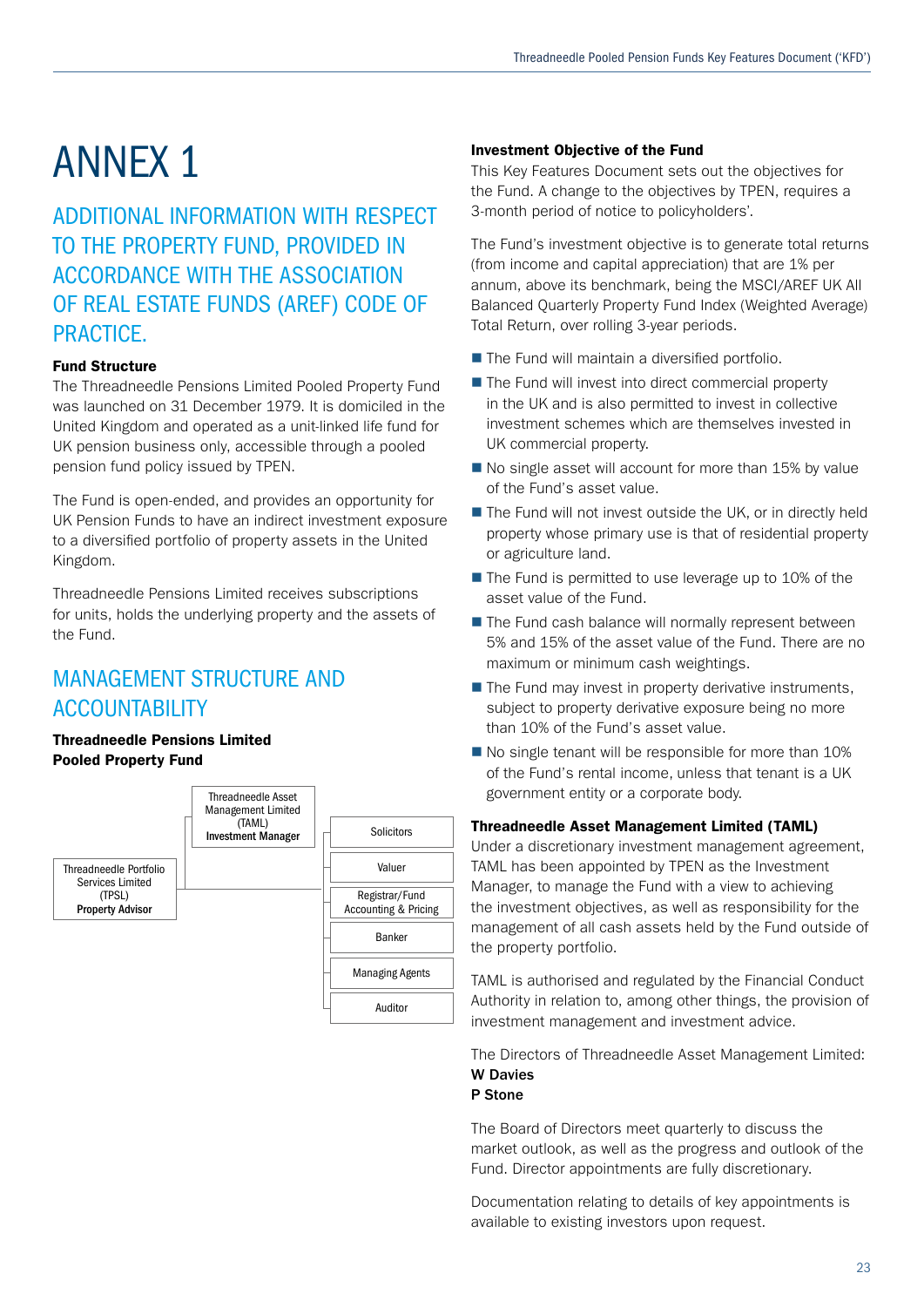TAML may delegate any of its functions to an associate, with any such delegation including a power to sub-delegate. The Investment Manager remains liable for the acts and omissions of an associate, save where such delegation or sub-delegation was at the request of TPEN.

TAML will provide written notice of any such delegation of a function which involves the exercise of its discretionary investment management powers, and will not, without the written consent of TPEN, delegate the whole or substantially the whole of such powers.

## PROPERTY FUND – ADDITIONAL INFORMATION

Subject to the investment objectives, TAML has complete discretion to:

- $\blacksquare$  buy, sell, retain, exchange or deal in investments and other assets;
- $\blacksquare$  make deposits and withdraw money from deposits;
- $\blacksquare$  effect transactions on any markets;
- $\blacksquare$  negotiate and execute counterparty documentation; and
- $\blacksquare$  take all routine day to day decisions and exercise all rights and privileges inherent in the foregoing.

TAML manages any conflicts of interest in accordance with its Conflicts of Interest Policy, established in accordance with the FCA rules.

### Termination of appointment

Either party may terminate the investment management agreement between TPEN and TAML at any time on 3 months' written notice to the other party, or with immediate effect in the event of:

- material breach;
- $\blacksquare$  bankruptcy, insolvency or entering into administration or liquidation of either party;
- $\blacksquare$  if required by any competent regulatory authority; and
- $\blacksquare$  if by continuation of the agreement would cause either party to be in breach of any legal or regulatory requirement.

Termination does not give rise to any contractual right to compensation. There is no expressed contractual right for TAML to challenge the termination notice and during the termination notice period, TAML's obligations continue, other than if instructed by the fund otherwise.

### Threadneedle Portfolio Services Limited (TPSL)

The Investment Manager has delegated certain property management services in respect of real estate property to TPSL, the Property Advisor, with the responsibility for the investment strategy, accounting, marketing and overall management of the property portfolio.

TPSL performs various services in relation to the fund's assets and in accordance with the fund's Investment Guidelines. These areas of estate management responsibilities include:

- Tenancy and occupancy and other obligations under leases and licenses.
- $\blacksquare$  Facility management including property inspections at intervals.
- $\blacksquare$  Fund advertising and promotion.
- $\blacksquare$  Fund administration and risk management.
- $\blacksquare$  Activities that are considered desirable or necessary for the better management of fund's assets.

TPSL will be entitled to a fee payable by the Investment Manager as agreed and shall be reimbursed, without limitations, to sums spent by it on behalf of the Investment Manager and/or the fund.

### Termination of appointment

This appointment, under the terms of an agreement, is to continue in effect until terminated, providing at least 90 days' written notice, by either party, or with immediate effect in the event of:

- $\blacksquare$  a material breach by either party of its obligations:
- $\blacksquare$  if TPSL is no longer an authorised entity in respect of regulated investment advice and management; and
- $\blacksquare$  if TPSL is dissolved or becomes insolvent, or if a receiver is appointed over any of its assets.

### Other Parties Involved in the Fund's Operations Solicitors:

TPEN appoints Hogan Lovells International LLP to advise on fund related legal matters on an instruction by instruction basis, and Addleshaw Goddard to advise on property related legal matters. The fund may use other solicitors.

### Banker:

TPEN appointed Lloyds Bank Plc for its operational banking and is required to provide two weeks' notice to close its bank account. Cash and bonds are also held at Citibank NA.

### Registrar/Fund Accounting and Pricing:

TPEN has delegated certain of its investment operations functions, including Fund accounting and pricing, to Citibank N.A., and its retail administration functions, including valuations and registration, to its transfer agency, Link Fund Administrators Limited.

Termination of the relationship with Link Fund Administrators Limited would require TPEN to provide a 12 months' notice period, per the terms of the contract. After the expiry of an agreed initial term, either the agreement with can be terminated, giving 9 months' notice.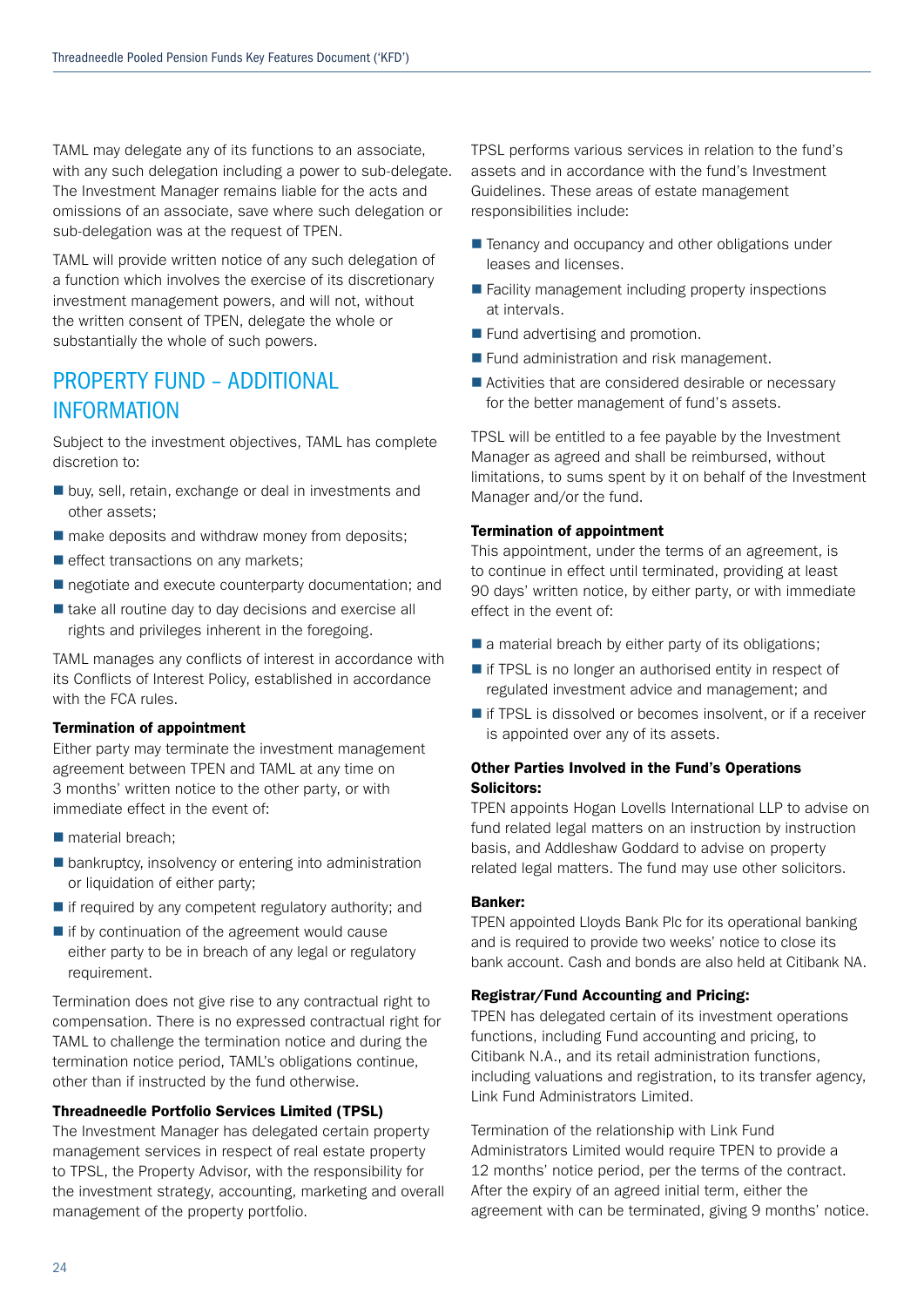### Managing Agents:

The Managing Agents, as employed by TPSL have the responsibility for all aspects of the day-to-day operations of the Fund's investment properties, including the management of tenants, building repairs and maintenance and controlling building work projects.

The Managing Agents may be removed immediately in respect of:

- $\blacksquare$  any property which is sold:
- $\blacksquare$  where the Fund Manager's mandate ceases for any reason liquidation of the Managing Agent;
- $\blacksquare$  gross misconduct or material breach;
- $\blacksquare$  ceasing to comply with the FCA; and
- $\blacksquare$  where, in the interest of investors.

The Managing Agents, receive a service charge payment as part of their overall remuneration. The Manager accounts to the Fund for any insurance commission which it receives in relation to the Fund's properties.

Under any other circumstances, the Managing Agents can be removed by giving 2 months' notice.

### Valuers:

TPEN appointed the Fund's valuers, CBRE Limited, to undertake monthly valuations of unencumbered freehold, long-leasehold and short-leasehold interests in the properties, for accounting and unit- pricing purposes, and on the basis of Fair Value as at the valuation date, in accordance with the terms of engagement entered into by CBRE Limited and the Fund.

CBRE Limited are professional, third party, independent Chartered Surveyors, and have carried out their work based upon information supplied by the fund managers and managing agents employed by the Fund. An alternative valuer is used when there is a conflict of interest.

CBRE is appointed on a rolling period of three years. The fund can exercise an option to terminate this appointment at any time, subject to giving the valuer six months' prior notice.

Valuations have been prepared in accordance with the RICS Valuation – Global Standards 2017, including the International Valuation Standards and the RICS Valuation – Professional Standards UK January 2014 (revised April 2015), ("the Red Book"), and properties have been valued by a valuer who is qualified for the purpose of the valuation in accordance with the Red Book.

## OTHER INFORMATION

### **Transparency**

The terms of the TPEN policy documentation have been drafted with a focus on ensuring fairness to all policyholders, in the context of the fund offering. The Manager may, from time to time, enter into side letters, and prospective investors should expect that they may enter into side letters or similar arrangements with policyholders that have the effect of establishing rights under, or altering or supplementing the terms of the Policyholder's investment, solely in respect of such policyholders. To ensure fair treatment, any such rights will not amend the documentation in such a way as to materially prejudice other policyholders.

### Conflict of Interest

Conflicts of interest will be managed in accordance with the Manager's conflicts policies. The Manager will periodically review the Fund's policies and amend/replace as necessary.

All staff have the responsibility in the day to day management of conflicts in accordance with the Conflict of Interest Policy and related procedures. The Compliance team has responsibility to monitor the application of the process and framework therein, to identify, manage and escalate conflict risk identified to the executive team and to provide overall advice and support for the management of conflicts of interest.

The Head of Compliance has the responsibility for providing regular reporting of identified conflicts and their management. The Directors bear ultimate responsibility for the oversight of conflict of interest management, including the systems and processes implemented and their effectiveness.

### Social Responsibility

Columbia Threadneedle Investments is actively committed to maximizing its investment returns through the pursuance of good governance and socially responsible investment policies. Columbia Threadneedle are signatories to the United Nations Principles for Responsible Investment (UN PRI).

Our Responsible Investment policy covers all asset classes including property. In relation to property assets, we follow specific guidelines and incorporate environmental, social and governance (ESG) considerations around both the purchase of property and its ongoingmanagement.

A copy of Columbia Threadneedle Investments' Responsible Property Investment policy can be found at "www.columbiathreadneedle.co.uk/en/intermediary/funds/ investment- capabilities/governance-and-responsibleinvestment/".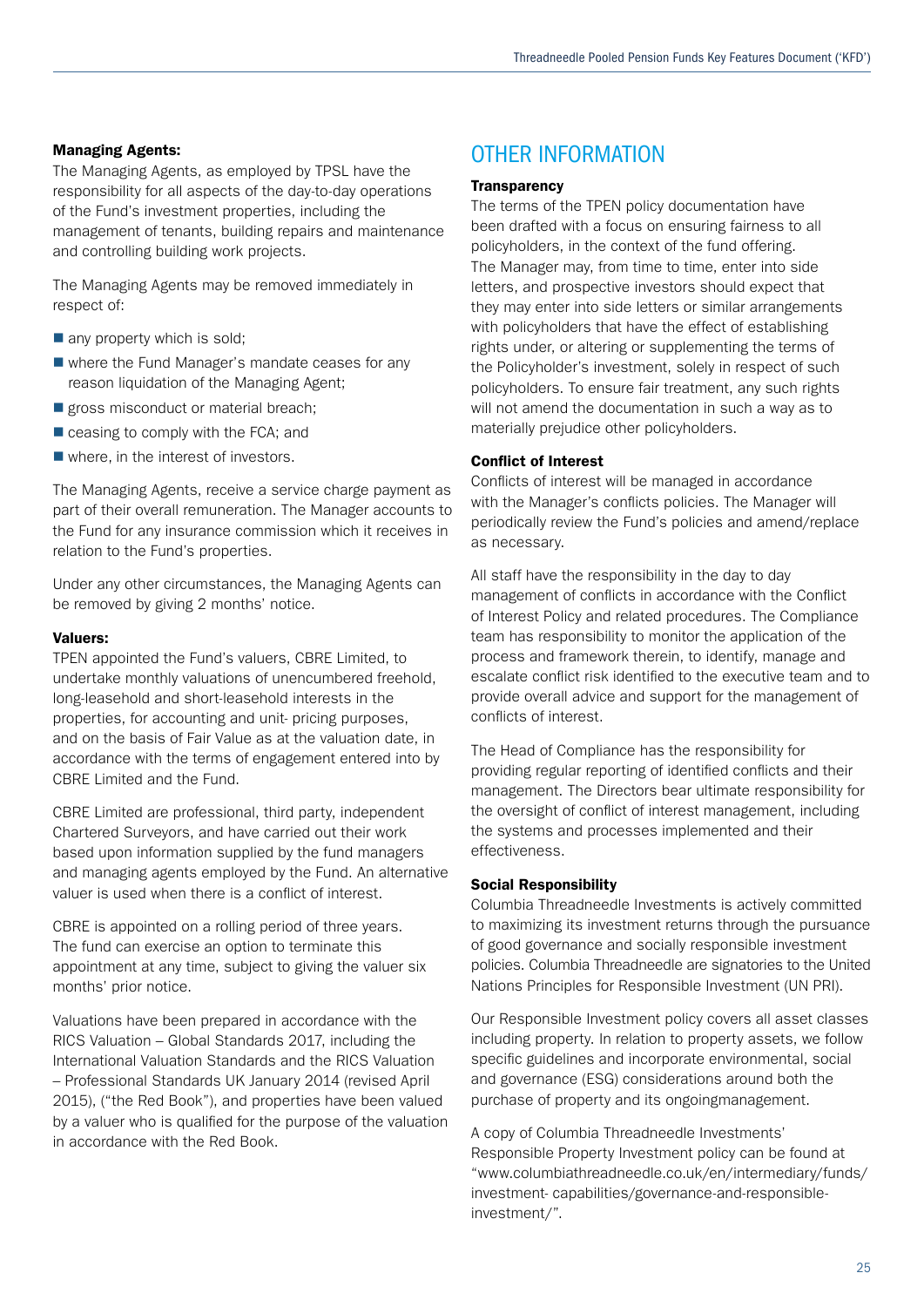ESG factors influence decision making on the Fund when a property is purchased, in our evaluation of the assets risk factors, during the holding period, and as we look to create value on the asset. The Fund Manager, takes ultimate responsibility for the Fund and the assets held within it.

Columbia Threadneedle Investments also undertake a number of checks on our tenants including those relating to 'politically exposed persons' (PEP) and sanctions. While we do not explicitly restrict the type of tenant we have, the way tenants use the properties is an important consideration for our Property team, given the impact this can have on the holding and its investment value.

The oversight team sets specific objectives for the external property management teams we work with and not only must they comply with statutory requirements for EPC, CRC and Heat Network regulations, they also adhere to our ESG targets which apply to all assets and include:

| 10% carbon saving                    | Green energy<br>procurement        | Smart/AMR meter<br>installation |
|--------------------------------------|------------------------------------|---------------------------------|
| Reduced boiler/AC<br>operation times | Voltage and boiler<br>optimisation | Power down                      |
| Save water                           | 0% waste to landfill               | Green initiatives               |

Outsourced providers' progress and success against these targets are reviewed semi-annually.

Finally, we adhere to the Carbon Reduction Commitment (CRC), the Energy Saving Opportunity Scheme (ESOS), and Heat Network Regulations.

Columbia Threadneedle contributes to the Global Real Estate Sustainability Benchmark (GRESB).

# ANNEX 2

## SUSTAINABILITY RISK ASSESSMENT

Sustainability risk is defined as "an environmental, social or governance event or condition that, if it occurs, could cause an actual or a potential material negative impact on the value of the investment". The result of the sustainability risk assessment across the various asset classes are below.

## EQUITIES AND FIXED INCOME

All equity and fixed income funds are exposed to sustainability risk, save for the money market fund. These strategies (excluding the money market fund) are potentially (rather than actually) exposed to ESG events or conditions that, if occurring, could cause a material negative impact on the value of the investment.

## **PROPERTY**

All property funds are exposed to sustainability risk. These strategies are potentially exposed to ESG events or conditions that, if occurring, could cause a material negative impact on the value of the investment.

## MULTI-ASSET

All multi-asset funds are exposed to sustainability risk. These strategies are potentially exposed to ESG events or conditions that, if occurring, could cause a material negative impact on the value of the investment.

## MONEY MARKET

The nature of the assets held in the underlying fund that TPEN Sterling Fund holds (short-term assets of high credit quality issuers and cash) are used to provide high levels of liquidity and diversification in facilitating cash management and are not considered to be exposed to sustainability risks that may have a material negative impact on the value of the investment.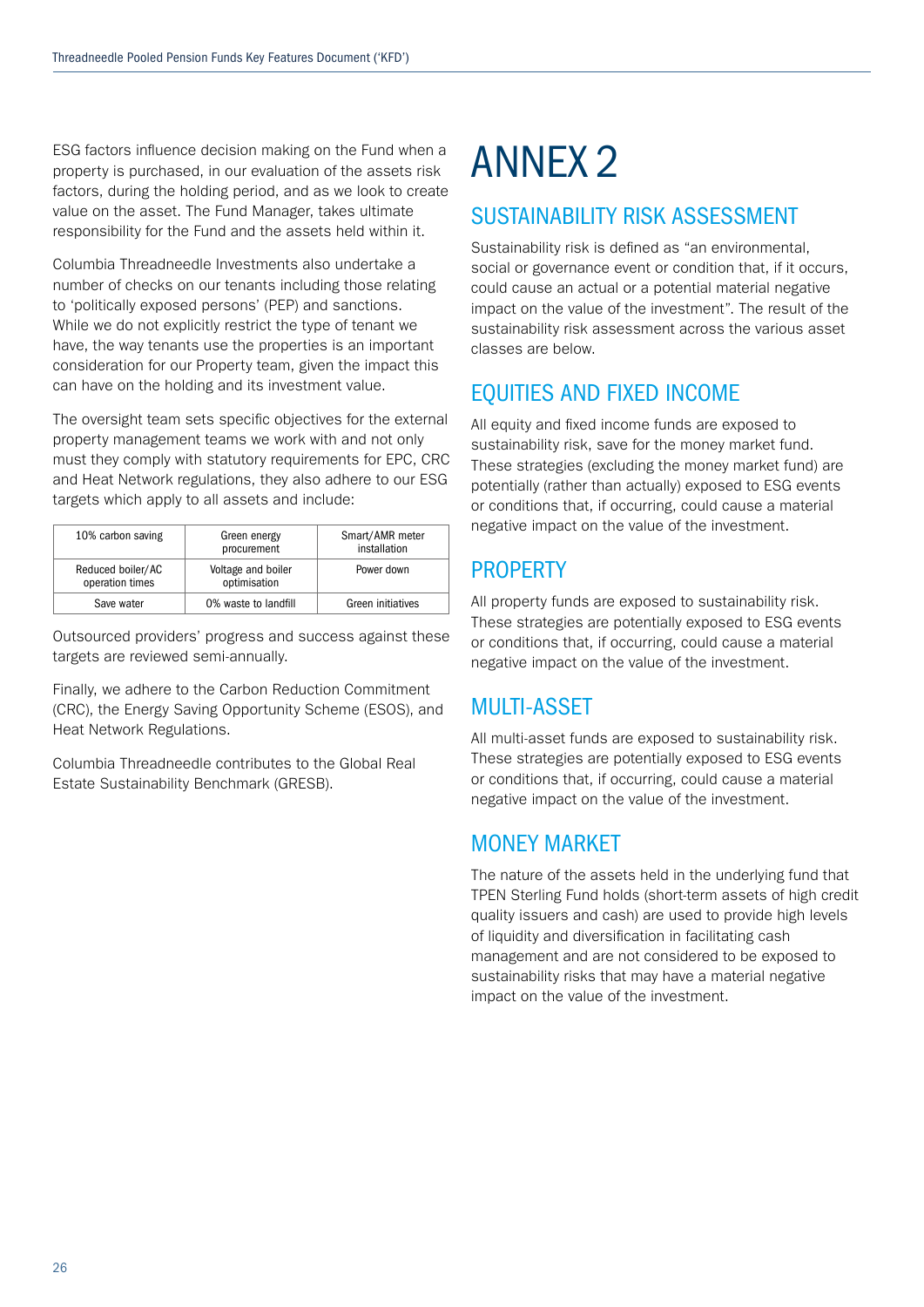## SUSTAINABILITY RISK INTEGRATION: EQUITY AND FIXED INCOME FUNDS

The Investment Manager considers a range of sustainability related risks in the investment decision-making process, to the extent that it is possible to do so, by incorporating an issuer's responsible investment practices and risks in the research available for the fund's portfolio management team. This research is systematically incorporated into the Investment Manager's ratings and tools, for use by the portfolio management team when considering the fund's investment objective, risk within the portfolio, and the implications for ongoing monitoring of holdings.

Responsible investment factors considered by the Investment Manager's research analysts and personnel include assessment of exposure to – as well as management of – environmental, social and governance ("ESG") risks including those relating to climate change, and instances of involvement in operational controversies. For example, when evaluating an issuer's overall exposure to climate risk, research personnel may consider the implications of an issuer's transition away from carbonintensive activities and its ability to adapt accordingly, as well as the issuer's potential exposure to the physical risks of climate change, arising from its operations, supply chain or market risks. Issuer-level analysis focuses on material, industry relevant ESG factors, offering the Investment Manager insight into the quality of a business, as well as its leadership, focus and operating standards assessed through an ESG lens. The Investment Manager incorporates this and other external research into ESG ratings and reports via tools it has developed for that purpose and utilizes such information when making investment decisions for the fund.

Further, as applicable, the Investment Manager's research considers any flags around issuers' operations in accordance with international standards such as the UN Global Compact, the International Labour Organisation core labour standards and the UN Guiding Principles for Business and Human Rights. These factors may provide insight into the effectiveness of the risk management oversight of an issuer's sustainability practices and external impacts.

The Investment Manager may also seek to manage sustainability risks and impacts of an issuer through its stewardship efforts, and where appropriate, through its exercise of proxy voting rights. In accordance with applicable law, the fund's portfolio management and responsible investment analysts may determine to engage an issuer in dialogue regarding its sustainability risk management practices.

## SUSTAINABILITY RISK INTEGRATION: MULTI-ASSET FUND

Within the Multi-Asset Fund, there are a number of underlying investments including but not limited to funds managed by Columbia Threadneedle and its affiliates and direct holdings. Consideration of sustainability risk is integrated into selection of the underlying investments, be they direct or through other funds, and at the overall Fund level.

Where Funds invest in other funds managed by affiliates of the Investment Manager, the process for managing sustainability risk at the Fund level is as described above (see Sustainability Risk Integration for each of the underlying asset class).

Where Funds gain exposure to securities directly, rather than through other funds, integration of sustainability risk is considered in security selection in the same way as described above for equity and fixed income funds.

The aggregate sustainability risk exposure across the underlying funds is measured and collated at the Fund level and then compared against the other Columbia Threadneedle multi asset funds actual asset allocation at the end of the month for comparison purposes. To explain this, if a multi asset fund at the end of the month has invested in three different internal funds (UK equities, US equities and UK Corporate Bonds) in equal proportions then the comparison will be the collated internal fund sustainability risk v the underlying funds benchmark (so in this case FTSE All-Share Index, S&P 500 Index and iBoxx Sterling Non-Gilts) for comparison purposes.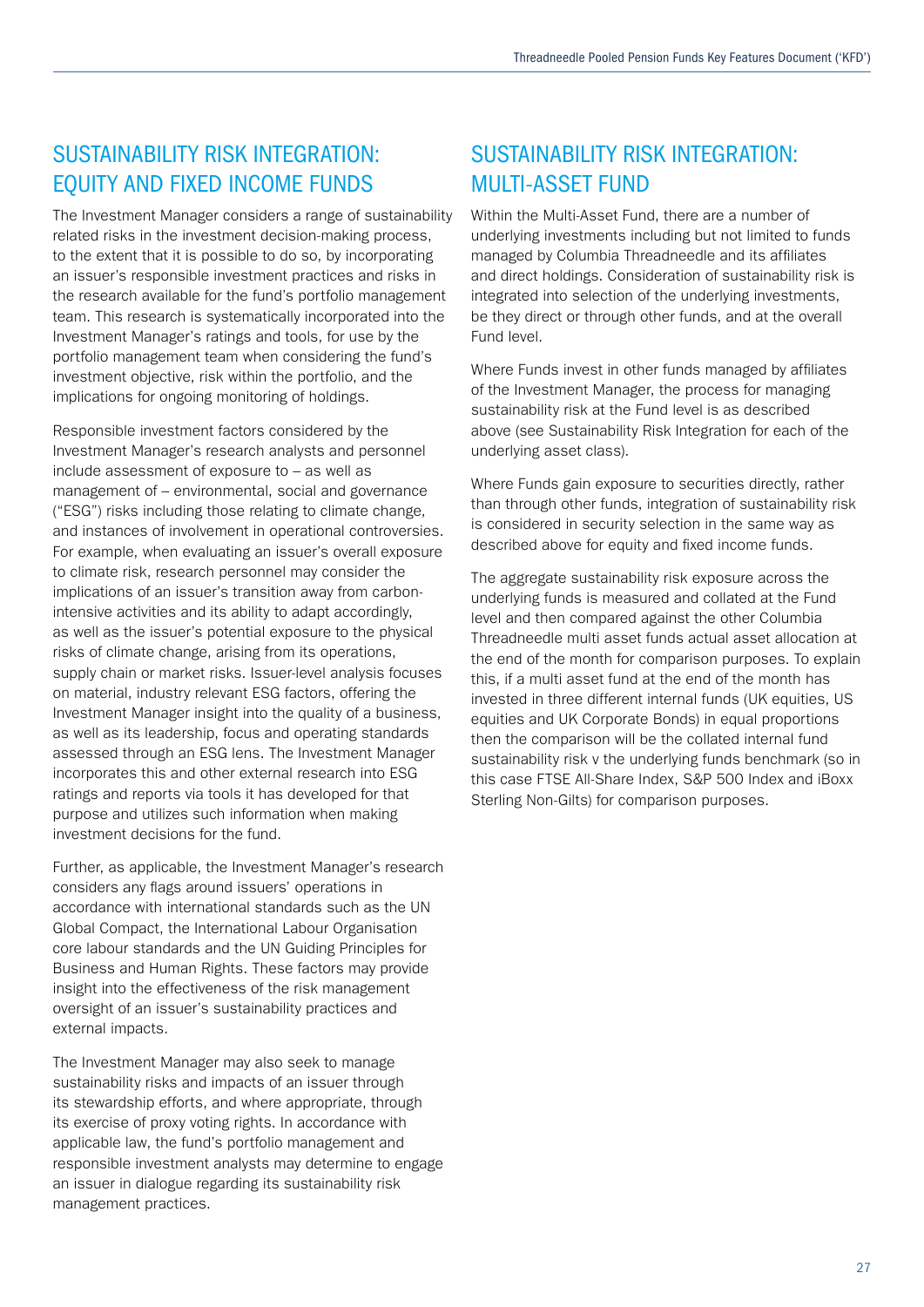## SUSTAINABILITY RISK INTEGRATION: PROPERTY FUNDS

The Investment Manager considers sustainability risk factors when assessing responsible investment performance across each of the five core areas of the real estate business. A key focus within this is to understand and mitigate the potential physical and transitional risks of climate change given the related significance within the asset class.

*Property Investment* – When assessing any new property investment, the Investment Manager's standard due diligence protocol requires all buildings to be comprehensively surveyed from a structural, mechanical and environmental perspective prior to purchase. Consideration is given to a wide range of factors including energy performance (e.g. via Energy or Sustainability audits), minimum energy standards, environmental risks (including flood risk), climate impact, and areas for potential improvement in terms of sustainability performance.

*Asset Management* – The Investment Manager encourages both occupier engagement and community engagement opportunities where appropriate. Data sharing and co-operation clauses are introduced into leases where possible, to enable the monitoring of operational energy, water and waste consumption. Consideration is given to the cost and timing of undertaking any physical improvements to buildings at lease events.

*Property Management* – The Investment Manager supports external managing agents in delivering against annual key performance indicators e.g. with respect to carbon emissions reductions, energy and water usage improvement, prevention of pollution and minimisation of waste.

*Health and Safety, Risk and Governance* – The Investment Manager ensures that Health and Safety risks for all properties are correctly identified and managed. In order to meet the Funds' responsibilities and protect the wider community, the Investment Manager ensures all necessary inspections are conducted regularly and ensure oversight through monthly reporting, meetings with the agents and independent annual audits.

In addition, to identify and monitor climate change risks the Investment Manager works with insurers to obtain enhanced flood data on every asset and obtaining a flood risk rating, which is reviewed on an annual basis.

*Refurbishment* – A Refurbishment Guide is provided to project managers and will be provided to contractors, as part of a project brief, for use in minimising adverse environmental and social impacts on site and to maximise the creation of economic opportunities in the local community, as applicable.

All construction projects incorporate a set of minimum requirements as defined in the Refurbishment Guide, relating to environmental management, building quality and flexibility, health and well-being, energy efficiency, transport, water, building materials, waste management, ecology and pollution.